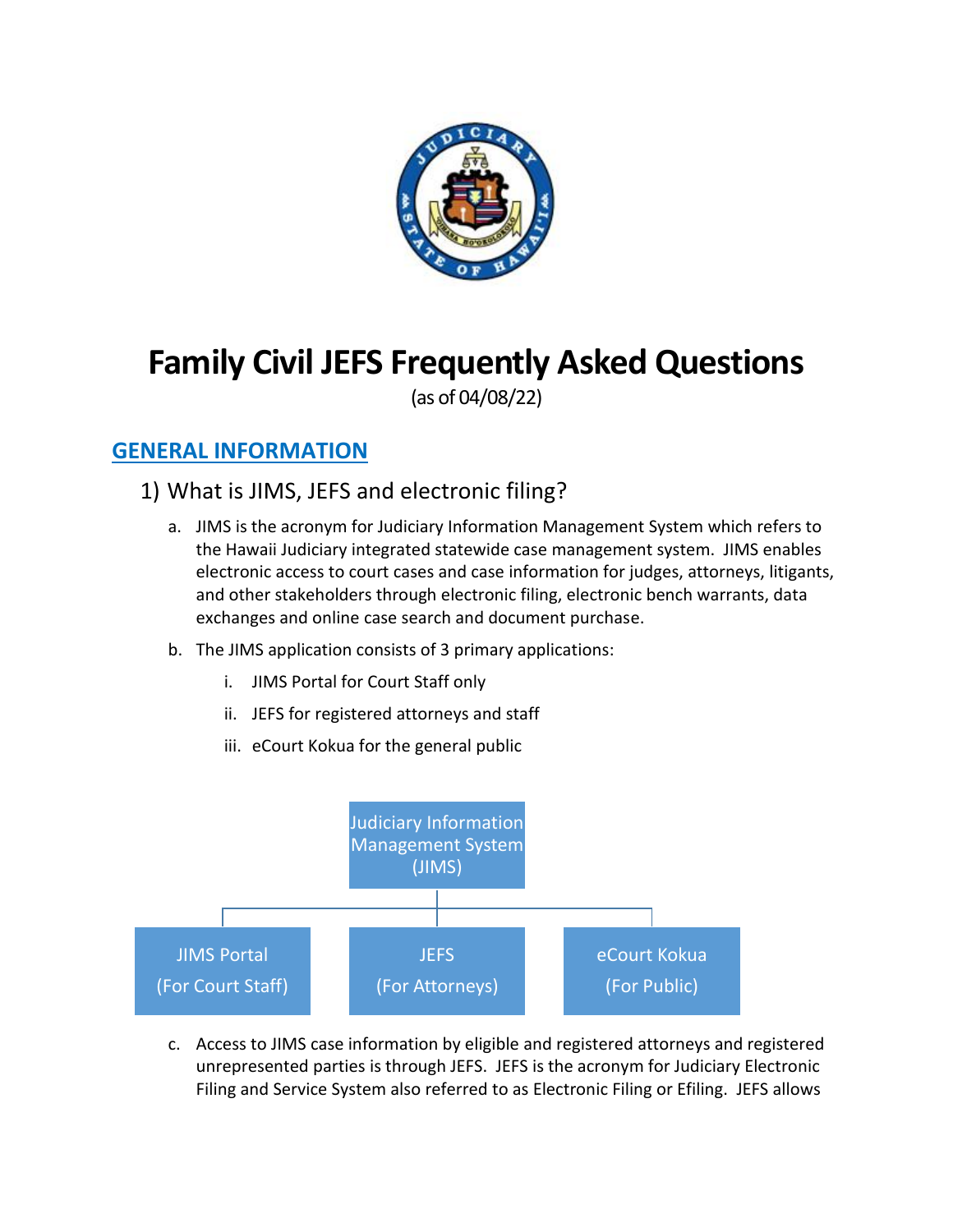registered attorney users to electronically initiate cases, manage cases, and file documents in state appellate, criminal and civil cases.

- d. Attorneys must register as JEFS users and must electronically file their documents in JEFS. Attorneys will receive notice through JEFS when something is filed in one of their cases.
- e. Self-represented parties are to file documents at the courthouse unless they obtain permission to electronically file documents.
- f. All Family Court Civil cases except child welfare cases and juvenile delinquency cases will be included in JEFS/JIMS.
- 2) How much is this system like the filings in Appellate, Criminal and Civil cases? Can we use the same password we already have for the JEFS system?
	- a. JEFS is the same basic system for efiling for all supported cases types (Appellate, Criminal and Civil). There are minor differences in JEFS features for individual case types.
	- b. If you are already a registered JEFS user, your JEFS login and password will remain the same.
- 3) If I currently use JEFS for cases types already in the system (e.g. civil, criminal, appellate) and my law firm is already set up to use JEFS, what do I need to do to e-file and electronically access Family Court Civil cases in JEFS?
	- a. Once a JEFS user and law firm are set up to use JEFS, no further action is needed to access Family Court Civil cases, including e-filing.
- 4) For searching court cases, I used to search civil/family cases in Ho`ohiki and criminal/traffic cases in eCourt Kokua. Will there continue to be a Ho`ohiki system and what cases will be on the system?
	- a. Effective April 25, 2022, Ho'ohiki will be deactivated. All non-confidential Family Court Civil and Criminal information will available in eCourt Kokua.
	- b. Please note that not all public documents will be available online through JEFS or the JIMS public interface, called eCourt Kokua. Particularly, all Family Court civil documents that were conventionally filed prior to the launch of JIMS Family Court Civil cannot be downloaded online because they will be retained in paper format at the courthouse and will not be scanned into JIMS.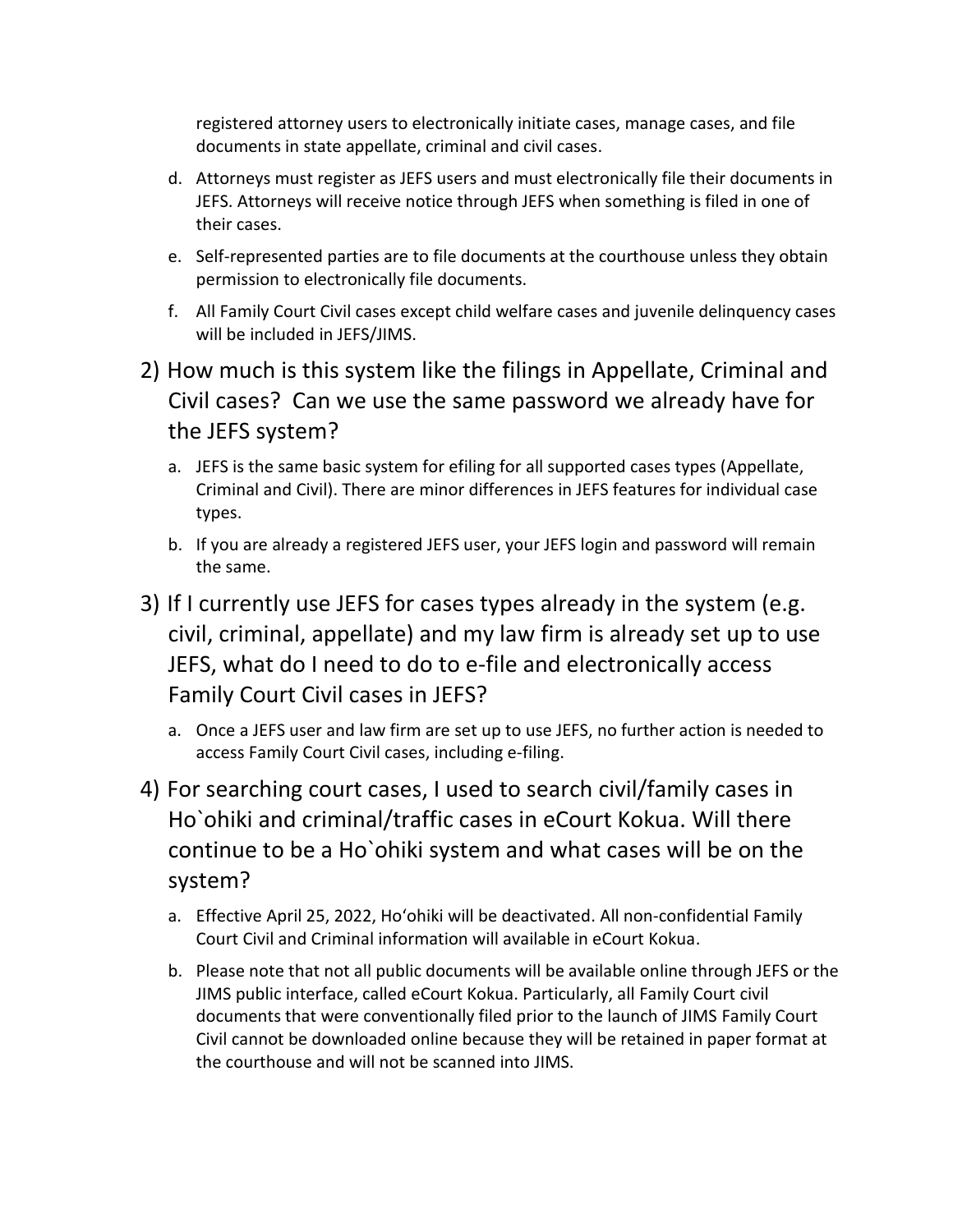### **CIVIL JEFS TRAINING MANUALS and VIDEOS**

- 5) Is there a "how to" video and/or training manuals?
	- a. The JEFS Intro Training video, FC JEFS Training video, and JEFS Town Hall Meeting (04/01/22) are available on the Family Court Civil JEFS Info Page on the Judiciary Internet website. [https://www.courts.state.hi.us/family-court-civil-jefs-info-page](https://www.courts.state.hi.us/family-court-civil-jefs-info-page.)
	- b. The JEFS Civil User Manual, JEFS Family Civil Users Guide, and JEFS Family Civil FAQs are also available on that web page.

### **JEFS REGISTRATION**

- 6) Can a staff member of a legal office be assigned a password so that he or she can file documents under the name of the law office?
	- a. Rule 4 of the Hawaii Electronic Filing and Service Rules authorizes and provides for non-attorney assistants to electronically file on an attorney's or law firm's behalf. Staff must be part of a firm and attorneys in that firm are responsible for their staff's actions in JEFS.
	- b. When registering for JEFS, attorneys select their role as "Attorney". Firm staff can also register in JEFS and will select their role as "Firm Staff".
- 7) How do the attorneys obtain a password and login for JEFS if they do not have one already? How do we setup our firm?
	- a. Attorneys with an active Bar ID can register in JEFS. Once registered, your user ID will be provided on your screen so please write it down. An email will be sent to the email address you entered with your password information. If you do not have an organization administrator, contact the court to activate your account. Refer to the phone numbers on the eFiling page of the Judiciary website. You can find more information by watching the JEFS 101 videos available at [www.courts.state.hi.us/civiljefsinfo.](http://www.courts.state.hi.us/civiljefsinfo)
	- b. If you are unsure of your firm status, go to the [Civil JEFS Info](https://www.courts.state.hi.us/civiljefsinfo) page to check the List [of all existing firm codes for JEFS account registration.](https://www.courts.state.hi.us/wp-content/uploads/2021/09/jims_firm_list.pdf) If your firm is not listed, you may submit the Request setup for a new firm; new firm name and/or organization [administrator](https://www.courts.state.hi.us/wp-content/uploads/2019/08/JEFS-Org-Admin-Form-2019.pdf) form.
- 8) What is the secondary email address used for? Can I use my same user account that we used to upload our bar exam application?
	- a. If you are an attorney representing a party on the case, the primary and secondary email addresses associated to your account will receive NEFs for that case.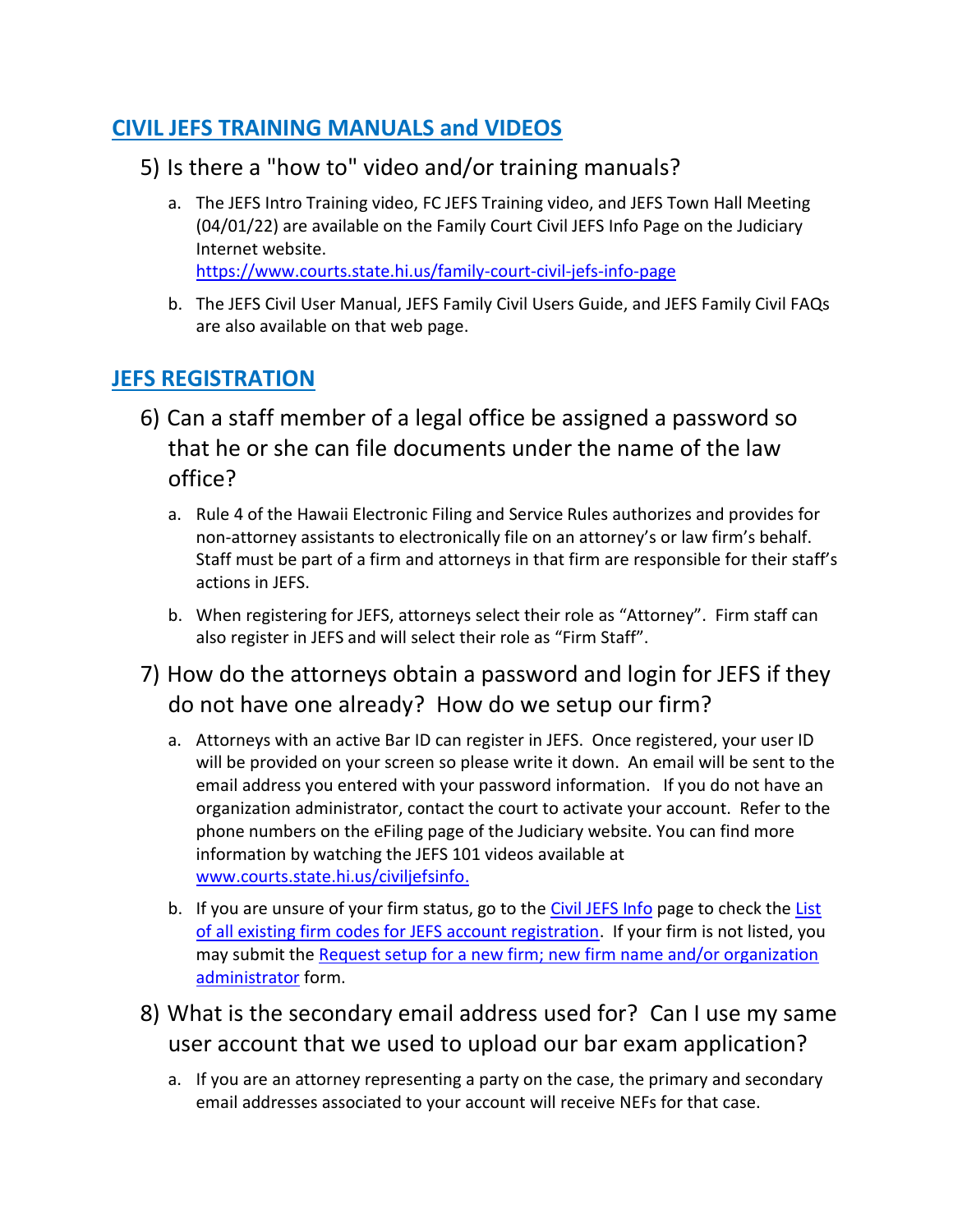- b. No, you cannot use the ID which you used for the bar exam. Please register for a new JEFS ID.
- 9) What is the Org Admin? How does one become an org admin or how do you change the org admin?
	- a. For new firms or Org Admin set up use this form: [https://www.courts.state.hi.us/wp-content/uploads/2019/08/JEFS-Org-Admin-](https://www.courts.state.hi.us/wp-content/uploads/2019/08/JEFS-Org-Admin-Form-2019.pdf)[Form-2019.pdf](https://www.courts.state.hi.us/wp-content/uploads/2019/08/JEFS-Org-Admin-Form-2019.pdf)
- 10) Our process servers currently file their service documents at court for us. Will they have filing access or must they give it to us for us to file the proof of service?
	- a. Process Servers hired by JEFS users cannot sign up to become JEFS users. They must return service documents to the JEFS user for e-filing. Process servers and messengers employed by JEFS users will not be able to file their documents at the courthouse.
- 11) Can a firm have multiple addresses, such as a firm that has offices on different islands/circuits?
	- a. Law firms in JEFS are not linked to a physical address so one firm can have one JEFS registration but have multiple offices. However, it is also possible to set up different firm registration for offices on different islands. Registering this way will result in Firm-A Hilo not having access to Firm-B Maui office cases and vice versa.

# **CASE TYPE**

- 12) What is a case type?
	- a. Family Court Civil cases in JEFS/JIMS are categorized into types of cases that generally correspond to how the cases were categorized in HAJIS/Ho'ohiki. For a listing of the specific case types in JEFS/JIMS, please refer to the JEFS User Guide.
- 13) Will there Assisted Community Treatment cases be a Case Type?
	- a. Assisted Community Treatment cases should be created using the Family Court Miscellaneous (FFM) case type and the "Assisted Community Treatment" sub-type.

# 14) What is the "termination of parental rights" case type if child welfare cases are not in JEFS/JIMS?

a. Termination of Parental Rights cases filed under HRS §571-61 through §571-63 are a Family Court Civil case type that is included in JEFS/JIMS. These are not the same as Child Welfare Cases filed under HRS Chapter §587A.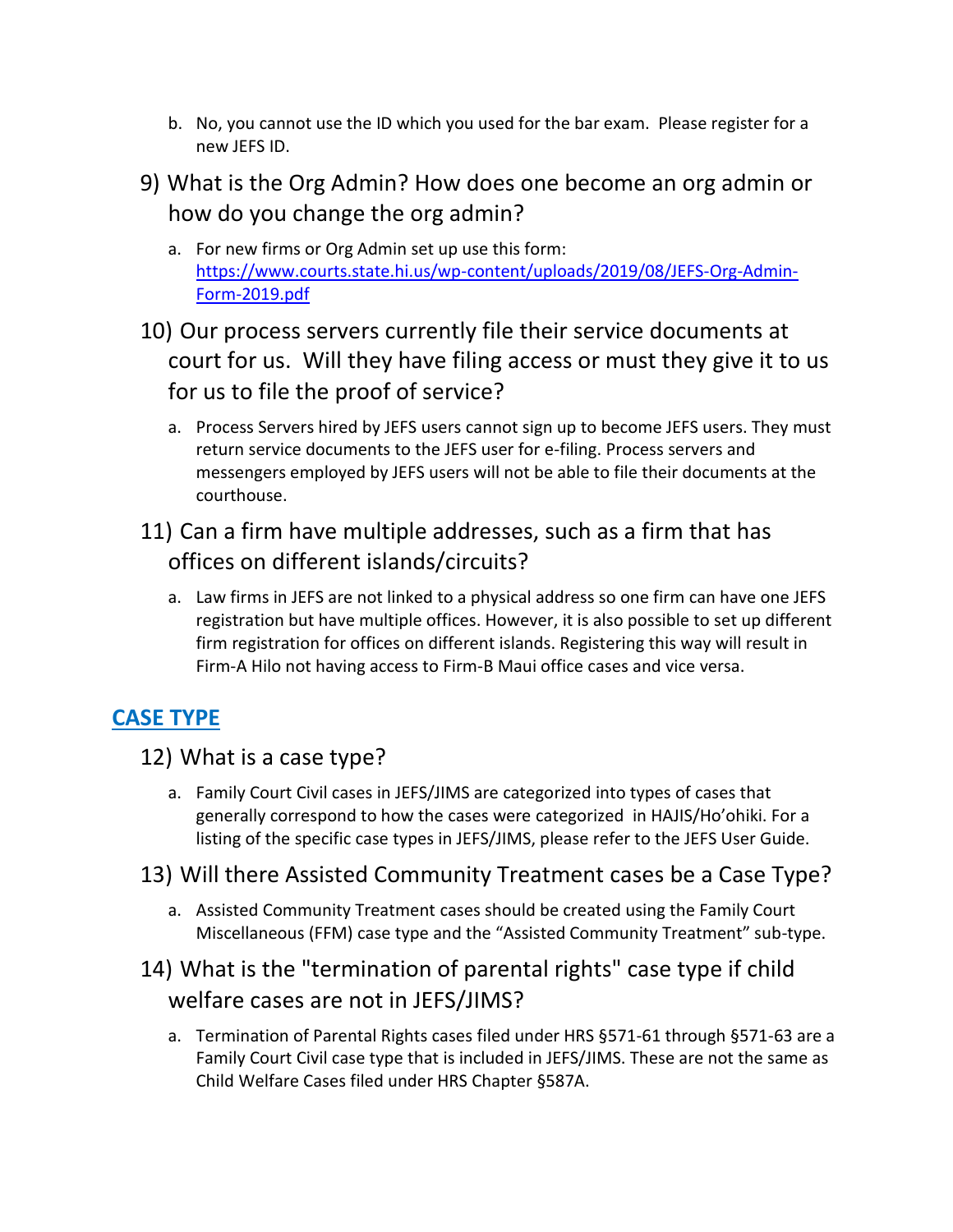### 15) Will FC-S cases be part of JEFS one day?

a. There are no plans at this time to include FC-S cases in JEFS/JIMS.

### **SYSTEM AND CASE AVAILABILITY**

### 16) What are the hours of operation for electronic court filing?

- a. The electronic filing system is available every day, including holidays and weekends. The system is shut down for maintenance each night from Monday through Saturday between midnight and 4:00 a.m. System maintenance is longer on Sundays from 12:00 a.m. to noon. The system may have slowdowns near midnight. System availability information can also be found on the Judiciary's e[-filing webpage.](https://www.courts.state.hi.us/legal_references/efiling)
- 17) Currently, to meet a filing deadline, a document must be presented to the clerk and filed before the specified deadline. With JEFS, is the time to file extended to midnight?
	- a. The filing deadline for a day is before midnight unless there is a specific legal requirement for an earlier deadline or if the presiding judge sets a specific filing deadline in a particular case. Go to the Judiciary Efiling webpage for JEFS system availability. If you wait until a few minutes before midnight to efile, it is possible that you might not complete the efiling process before the system goes offline.
- 18) How will we view, access and download case files and documents? What are the procedures for filing, viewing filed docs and docket availability/access?
	- a. If you are a JEFS user, you do not need to pay to view or access documents that are available online in your active cases (My Cases, All Firm Cases). You may download the electronically filed documents in your active cases for free from your Manage Cases screen and print them if desired.
	- b. When JEFS users electronically file through JEFS, they upload their documents and the image of the documents are usually accessible online within 20 to 30 minutes. On the other hand, if the documents are conventionally filed over-the-counter by a self-represented litigant, the clerk must scan the documents and then upload them to the docket in JIMS. Depending on the clerk's workload, it might take several days before those documents are viewable in JEFS/JIMS.
	- c. Please note that not all public documents will be available online through JEFS or the JIMS public interface, called eCourt Kokua. Particularly, all Family Court civil documents that were conventionally filed prior to the launch of JIMS Family Court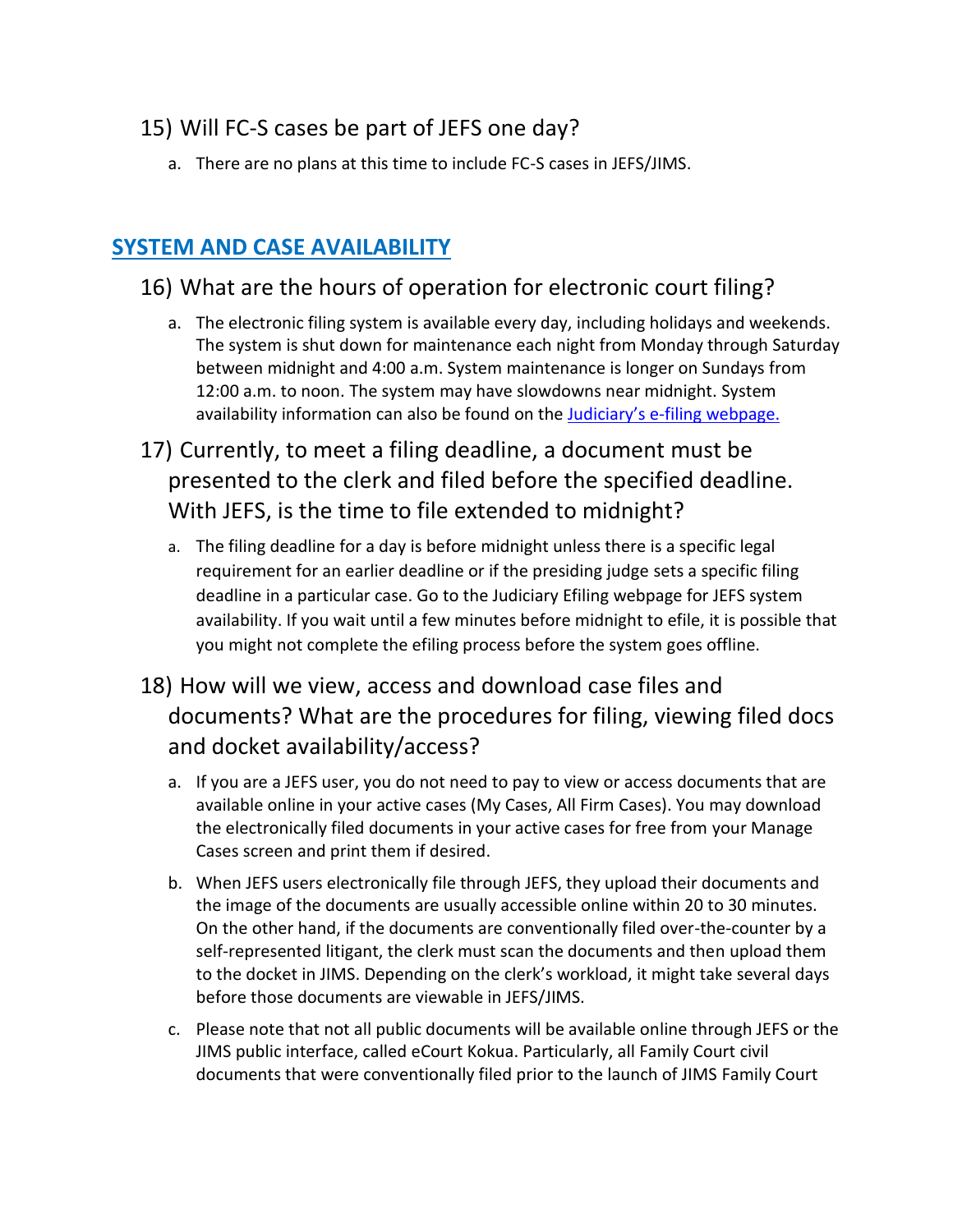Civil cannot be downloaded online because they will be retained in paper format at the courthouse and will not be scanned into JIMS.

- d. If you want to access court documents in your closed cases, or cases in which you are not a party, you need to pay to access the documents through eCourt Kokua. Individual documents are available for \$3.00 per document or 10 cents per page, whichever sum is greater. Subscriptions are available for \$125.00 per quarter or \$500.00 per year. A subscription entitles the subscriber to unlimited single downloads of public documents with a PDF icon during the term of the subscription. Do not subscribe unless you are sure you want the subscription. Your money will NOT be refunded.
- e. Publicly accessible court documents available in eCourt Kokua can be viewed without charge by visiting a courthouse and using one of the eCourt Kokua Kiosk public PCs generally located in the legal documents branch of the respective courthouse.

### 19) Can law firms pay for one subscription for all attorneys in the firm to access?

- a. A subscription purchase is associated to a single user ID. It is possible to purchase one subscription for a firm, however, this means that you will be sharing a single user ID and password which is not recommended.
- b. It is important to note that access to all documents in a case are free to the parties in the active case. So a subscription is not needed for parties to access documents in their cases.

# 20) After a matter is closed (terminated), how long will it be available on JEFS? How long are cases available in My Cases or All Firm Cases?

- a. Closed cases in JIMS are referred to as terminated. Terminated cases are no longer accessible from JEFS My Cases or All Firm Cases 90 days after the terminated date or 30 days after the last filing, whichever is more recent. JEFS Manage Cases is NOT a repository of all cases and is designed to assist in efiling for active cases and for additional efilings of motions, appeals, requests for attorney's fees, etc. for a short period after the case has been terminated. You can submit a filing on a terminated case at any time even if it is no longer accessible through JEFS My Cases or All Firm Cases. Once you file on a terminated case, you will then be able to view the case for 30 days after this filing from My Cases and All Firm Cases. If you need to access the documents in a terminated case, eCourt Kokua displays public cases and nonconfidential documents may be purchased for a nominal fee.
- b. If a filing is made 90 days after the terminated date, but within 30 days of the last filing on the case, go to Manage Cases under My Cases or All Firm Cases in order to find the document. You will not find the document under My Documents or All Firm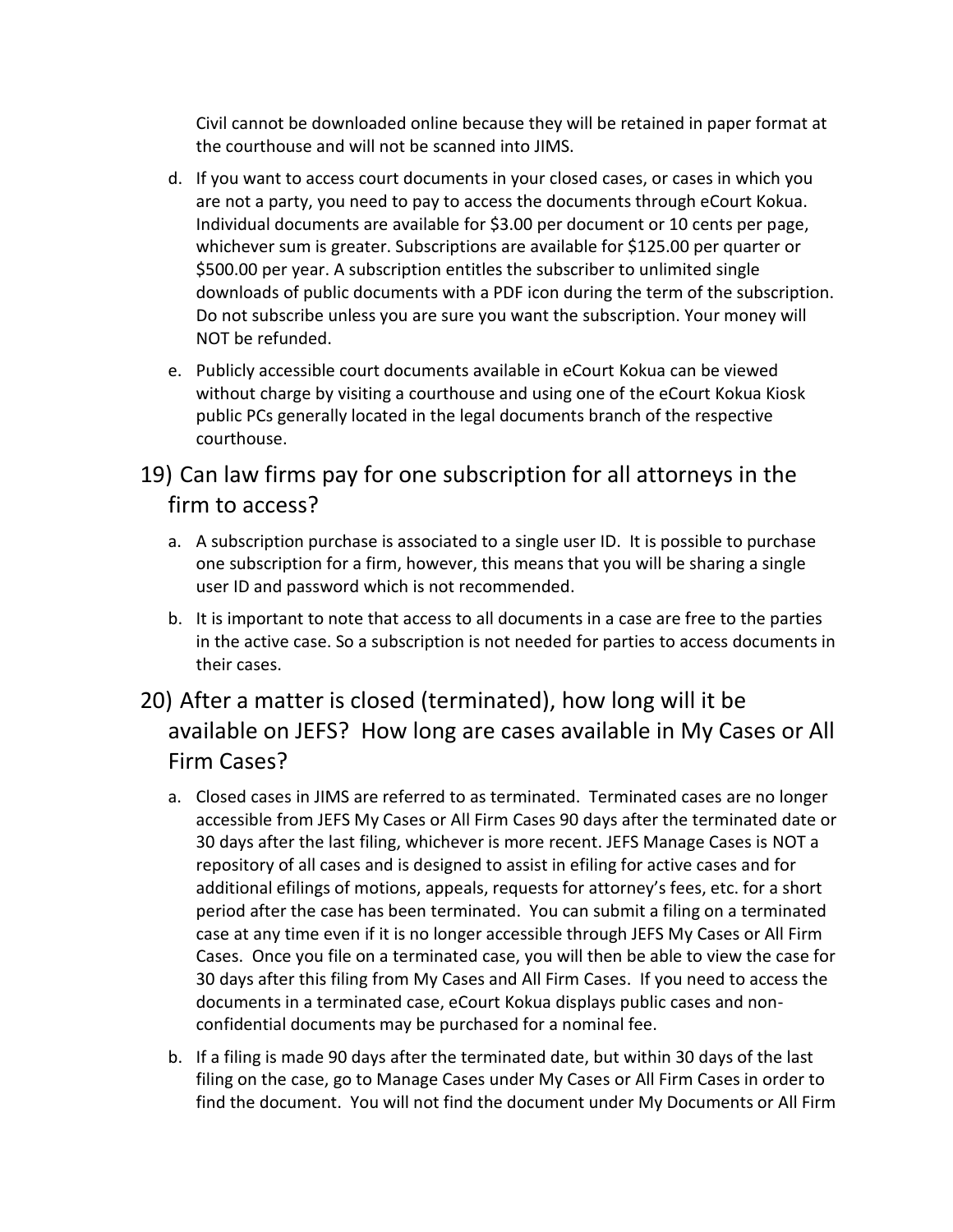Documents. JEFS is a case management system and is not meant to be a permanent, document archive for attorneys or self-represented litigants. Therefore, after this period, you will have to purchase a copy of a document.

- \*All Is attorney a party on the case And the Case Status is And the Date Case Closed is And the System Date of the Last Filing is Case available in **My Cases**\* No -- -- -- No Yes any active<br>status status -- - - - - - Yes<br>status -- - - - - - - Yes Yes CLOSEDS or Terminated Under 90 days ago -- Yes Yes | CLOSEDS or Terminated Over 90 days ago Under 30 days ago Yes Yes CLOSEDS or Terminated Over 90 days ago Over 30 day ago  $\sqrt{ }$  No
- c. You may refer to the "Case availability in My Cases/All Firm Cases in JEFS" document from the [Civil JEFS Info](https://www.courts.state.hi.us/civiljefsinfo) page.

Firm Cases uses the same logic for availability as My Cases. The only difference being that an attorney from the same firm as the logged in user must be a party on the case.

### 21) If we need to file a post-decree motion in an old case, do we have to "create" that old case in JEFS or is it there?

a. All existing cases will be migrated into JEFS. You will not need to create it. Depending on the age of the case, you may need to look up the formatting of the case ID as it may have changed.

# **LEGAL ASSISTANCE/LIMITED REPRESENTATION**

- 22) For those of us who work with assisting pro se parties initiate cases, can you please go over that procedure?
	- a. If you are assisting self-represented litigants (SRLs) in completing their court forms, please continue to do so. Under the Hawaii Electronic Filing and Service Rules, SRLs cannot initiate a case through JEFS. If you create a case in JEFS for a SRL instead of having them conventionally file the initiating documents at the courthouse, you will be a party on the case in JIMS. The vast majority of SRLs will continue to file their documents conventionally at the courthouse.
- 23) Did I hear correctly, non-parties can file documents in open cases? So attorneys who are assisting pro se parties with limited counsel, can help by filing documents on their behalf?
	- a. JEFS technically enables attorneys to e-file to any publicly accessible case in JEFS without: 1) adding themselves as a party to the case; or 2) representing a party in a case. To avoid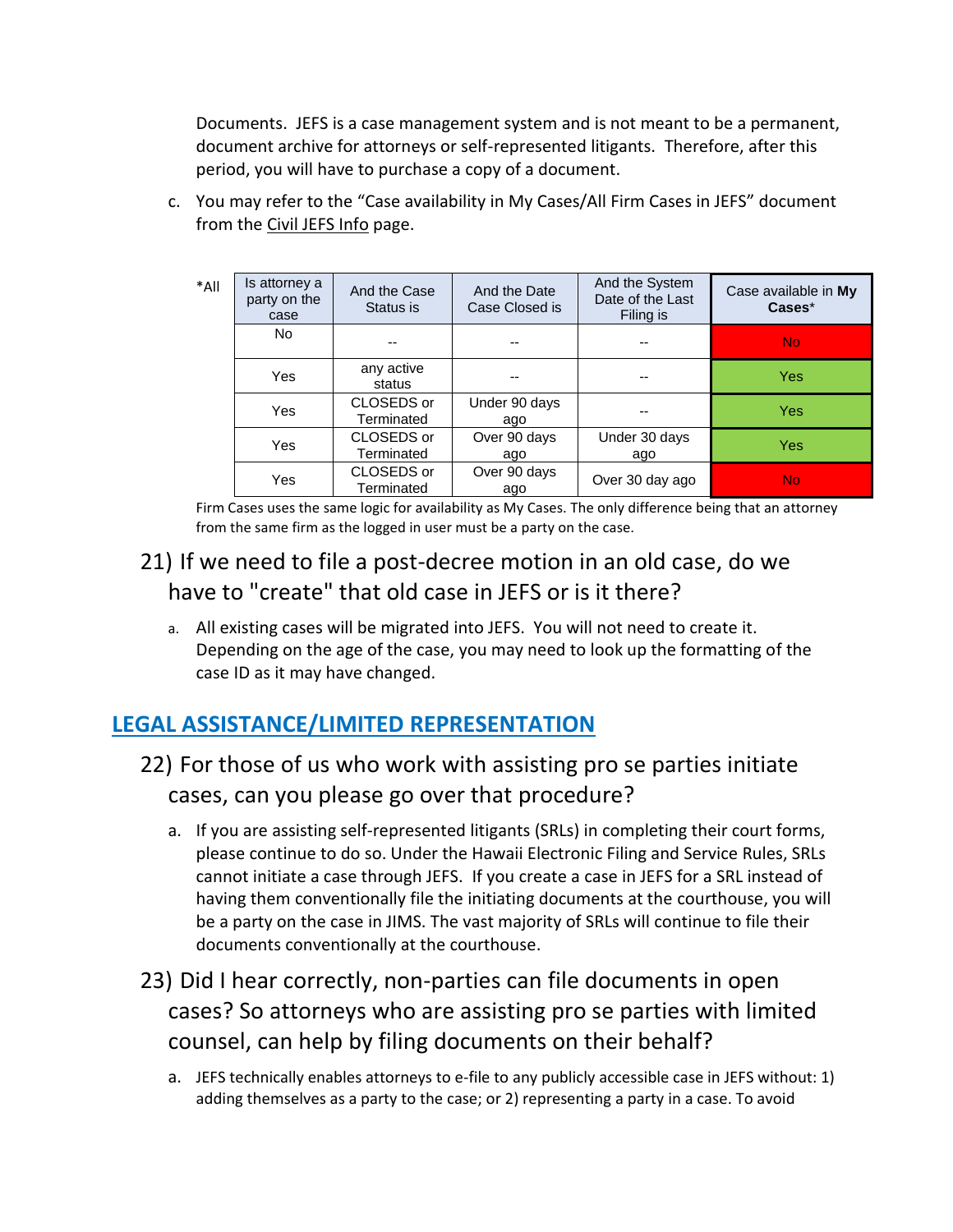confusion and errors in document service, however, the Family Court recommends that attorneys not assist self-represented litigants by e-filing documents using their attonrey JEFS accounts. Self-represented litigants should be encouraged to conventionally file their documents at the courthouse. An SRL may also request to become a JEFS user.

### **SELF REPRESENTED LITIGANTS**

### 24) Are unrepresented parties required to file documents electronically?

- a. Self-Represented Litigants (SRLs) are not required to use JEFS and may still file conventionally. Under the Hawaii Electronic Filing and Service Rules, however, Self-Represented Litigants may request to become JEFS users to e-file and receive service via JEFS on an existing case.
- 25) On April 25, if a SRL party is filing a document in person at Family Court, do they only need to bring the originals since the filed version will be electronic?
	- a. Self-represented litigants filing conventionally at the Legal Documents Branch should continue to bring all of their original documents as well as the correct number of copies of the original documents as needed for service. The SRL provided copies will be conventionally filed, and certified for service (if necessary), returned to the SRL for service.
- 26) How to file documents and give notice to self-represented litigants (SRLs)?
	- a. If you are an attorney, you must e-file your documents through JEFS. Assuming that a self-represented litigant (SRL) is not a JEFS user, you will need to serve the SRL in accordance with the rules.

#### 27) Do all parties need to have an attorney?

a. Parties do not need to have an attorney. Most SRLs, both plaintiff and defendant, will go to the courthouse to conventionally file their documents, including to initiate their case.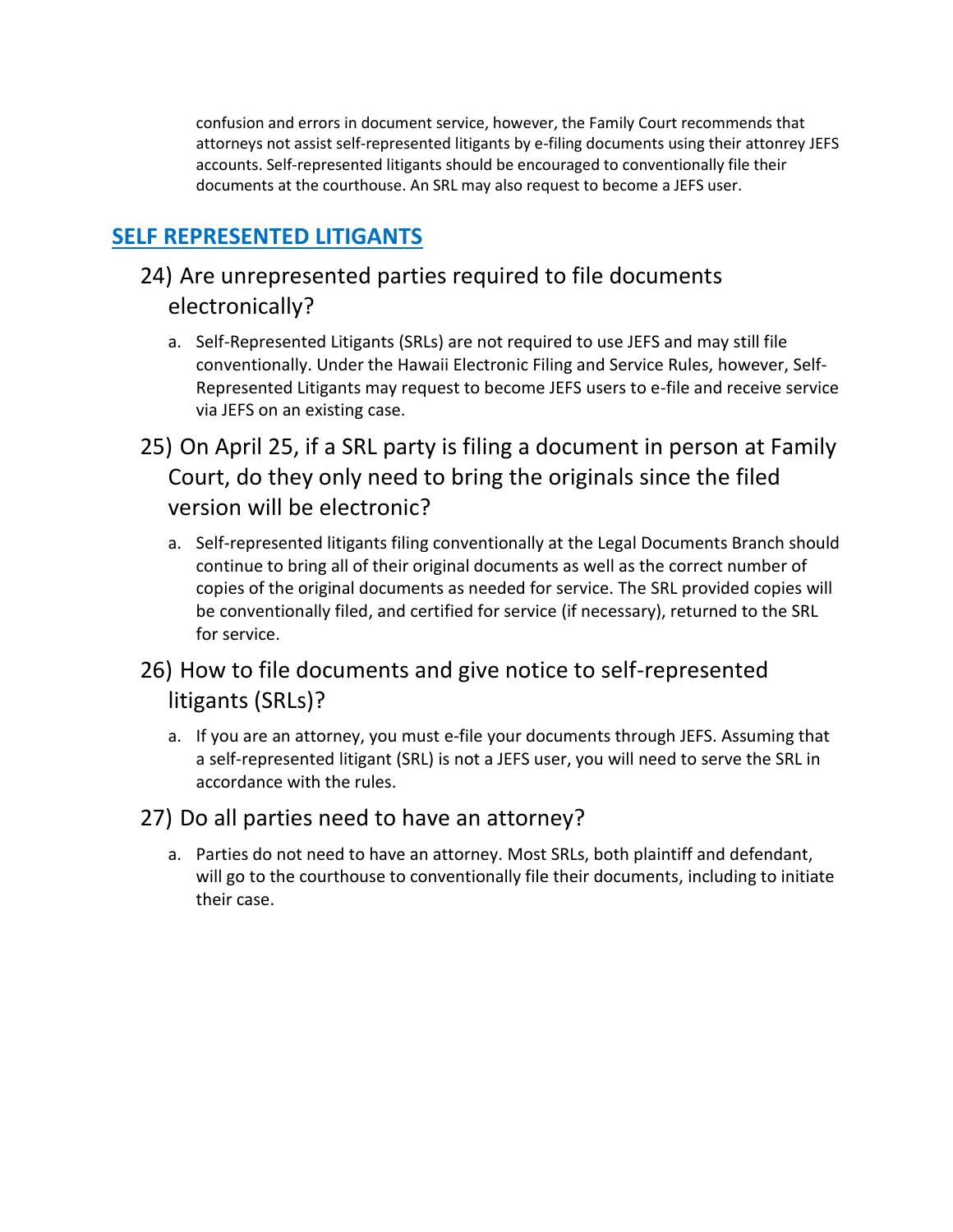### **ATTORNEY FILING REQUIREMENT AND FILING DEADLINES**

- 28) If there are technical issues (as opposed to user error), could an attorney file a document manually the next day and have that filing considered timely provided the attorney serves all parties a courtesy copy of the filing on the date due?
	- a. Attorneys are required to electronically file all documents. Attorneys should be aware that efiling queues may slow down prior to system shut down at 12:00 a.m. This may relate to efiling volume, network, and other technical variables outside of JEFS. This may occasionally cause the efiling submission to fail to complete by midnight. To avoid this problem, please provide enough time to address technical issues prior to your filing deadlines.
	- b. If JEFS is unavailable due to technical problems, attorneys should submit a paper document to the appropriate court clerk.
	- c. If the efiling system is unavailable due to a natural or unforeseen circumstance that closes the courts, the Supreme Court may extend the filing deadlines, as it has in the past.
	- d. Whether a document is timely filed will need to be determined by the presiding judge.

### **FILING FEES AND PAYMENTS**

#### 29) How can Filing Fee payments be made?

- a. The following forms of payment will be accepted:
	- i. For online payment in JEFS, NIC-Hawaii will accept VISA and MasterCard with a non-refundable 2.6% fee added to the total filing fee amount due.
	- ii. If the "Pay Later" option is selected in JEFS, payment must be made within 10 days of electronic filing. Forms of payment may be made in:
		- 1. Online in JEFS via Manage Payments
		- 2. Cash (only in person) at the courthouse
		- 3. Check (including business check), cashier's check or money order payable to: "Clerk of the Court" (in person or by mail).
- b. Please note: If the "Pay Later" option is selected and the total amount due is not received within 10 days, the document(s) will be stricken and the complaint may be dismissed.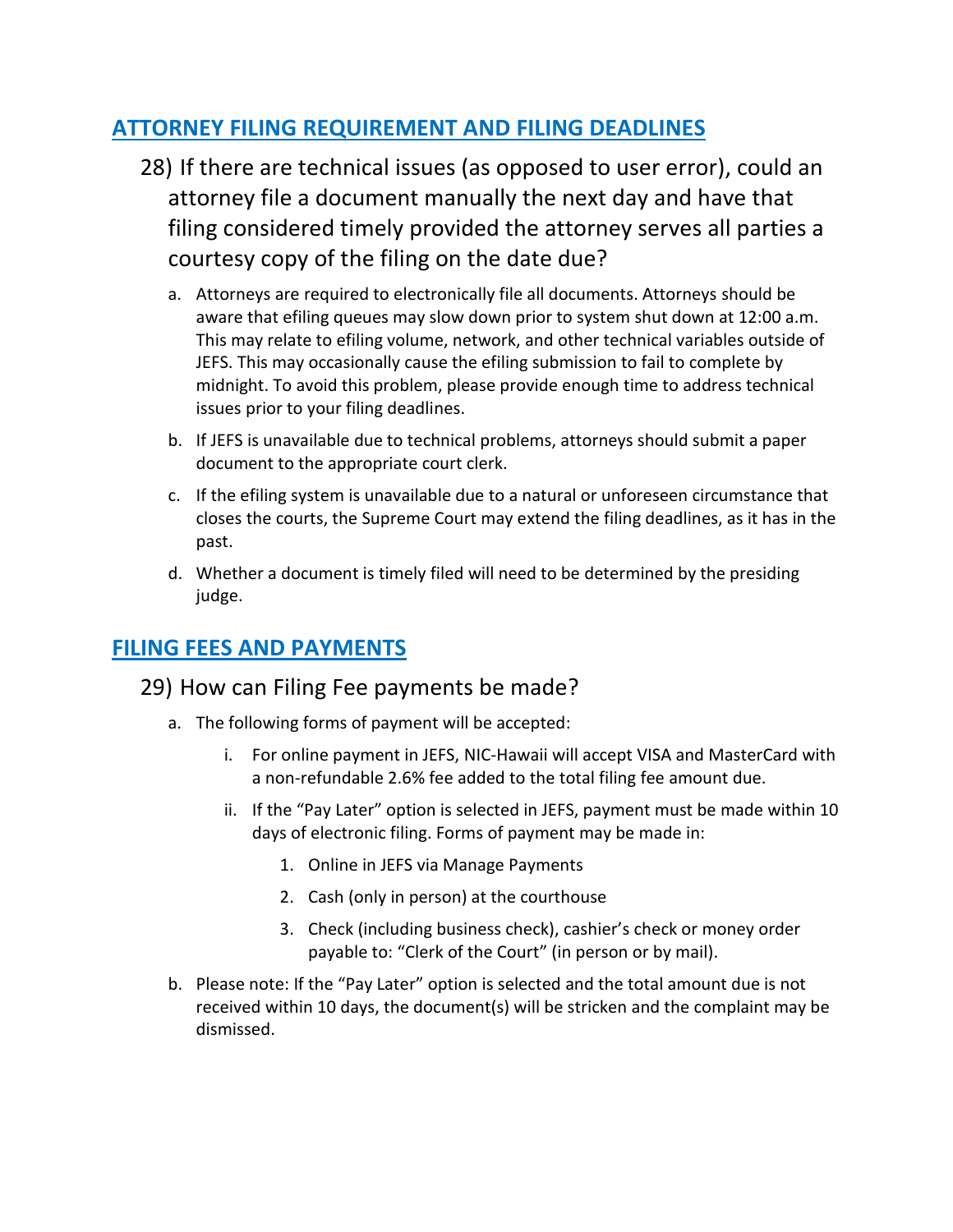# 30) If we initiate a case do we get a notice for payment of the filing fee electronically as well and can we pay via credit card right then and there?

a. You will be receiving Notices of Electronic Filing to the primary address on your JEFS Account. You will be able to pay online, immediately after creating the case using credit card.

#### 31) How secure is payment by credit card?

- a. At the time of efiling, attorneys may choose to pay for filing fees using a credit card via Kala, the NIC-Hawaii secure online credit card system. While there is no additional charge for paying online by the court, there is a 2.6% processing fee assessed by HIC.
- b. HIC is a reputable company. It is contracted by the State of Hawaii and approved by the State Procurement Office to handle credit card transactions for the Judiciary's online traffic payment system among other things. In FY 2021, HIC collected online payments amounting to \$311 million for the State of Hawaii and the Counties (Note: From HIC's [FY2021 annual report\)](https://nichawaii.egov.com/wp-content/uploads/NIC-Annual-Report-FY2021.pdf).
- 32) When submitting a payment due to court in person, do we need to submit to the Kapolei court?
	- a. Payments for Family Court cases may also be made at Kaahumanu Hale.
	- b. For Second Circuit payments can be made to Hoapili Hale, Suite 106, 2145 Main Street, Wailuku, HI.
	- c. For Third Circuit, payments may be made in Hilo at Hale Kaulike, 777 Kilauea Avenue, Hilo, HI or in Kona at the Keahuolu Courthouse, 74-5451 Kamaka'eha Avenue, Kailua-Kona, HI 96740.
	- d. For Fifth Circuit, in-person payments can be made at Pu'uhonua Kaulike Courthouse, 3970 Ka'ana Street, Lihu'e, HI.
- 33) For the initiation fee, if we click "fee waiver" request, does a form automatically pop up and if yes, will it require a client signature?
	- a. When selecting a fee waiver, the JEFS system will require the e-filing of a completed and wet signed "Filing Fee Waiver Request" as a supporting document. A judge will review the request, and the attorney/requestor will be notified by a Notice of Electronic Filing (NEF) when the judge makes a decision.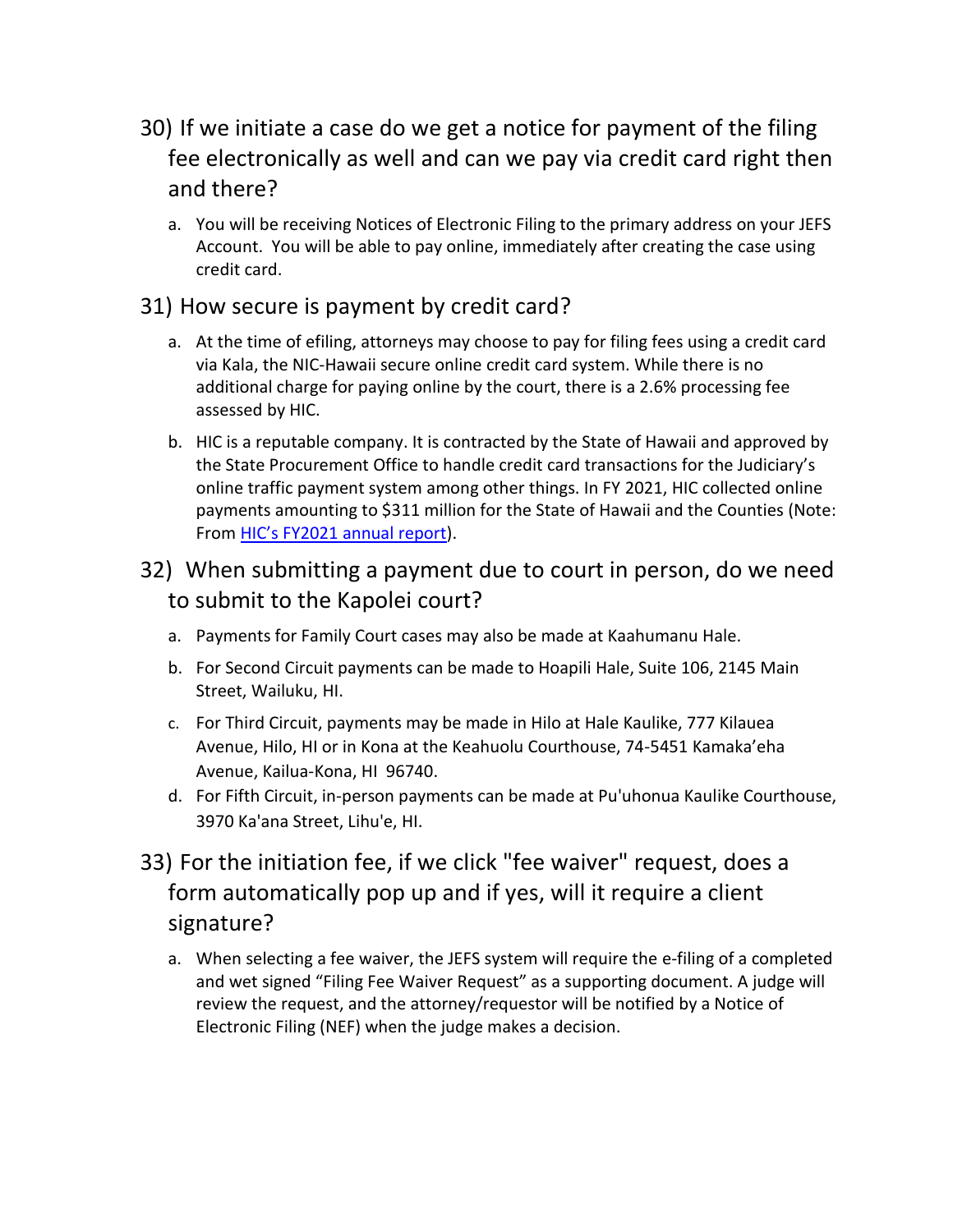- 34) If we are coming up to the 10 day payment deadline, will we be getting a reminder? OR will we have to monitor our cases?
	- a. If the JEFS user chooses not to pay at the time of e-filing, they will be informed that they have 10 days to pay. After that notice, the JEFS system will not remind the JEFS user to pay the amount owed. However you may look at manage payments to see a list of your and/or your firms outstanding filing fees.
- 35) If I choose to mail in a payment or use a messenger, would the 10 day mark be my post marked stamp or when the court receives the payment?
	- a. The court should receive payment within 10 days of e-fling the document.
- 36) For all motions that require a payment, if a payment is not made will the entire case be dismissed?
	- a. The entire case would not be dismissed when timely payment is not received, unless the motion was part of case initiation.
- 37) For selecting who is responsible for payment of fees, it is concerning that all the parties and attorneys associated with the case are eligible for selection. In theory, I can be selected to pay another person's fees. What safeguards are in place to prevent this from happening?
	- a. JEFS was designed for attorneys and is built on the assumption that, as officers of the court, attorneys will act appropriately. If there is a need to investigate activity that may be in violation of the court rules, the system will provide a log of all activity by ID. The court may then consider sanctions or other disciplinary action.

### **TYPES OF DOCUMENTS ELECTRONICALLY FILED**

#### 38) How and when does the Summons get issued?

- a. Upon request, registered attorney JEFS users may obtain pre-signed and sealed electronic PDF subpoena and summons forms from the Legal Documents Branch. The pre-signed PDF subpoena and summons forms can only be used by Hawai'i State Bar members and will not be accessible on the Judiciary's Internet website.
- b. Per HRCP 45(a), Legal Documents Branch staff can also provide a hard copy, blank, signed, and sealed subpoena forms to attorneys and self-represented parties who appear in person at the courthouse and request them from Legal Documents.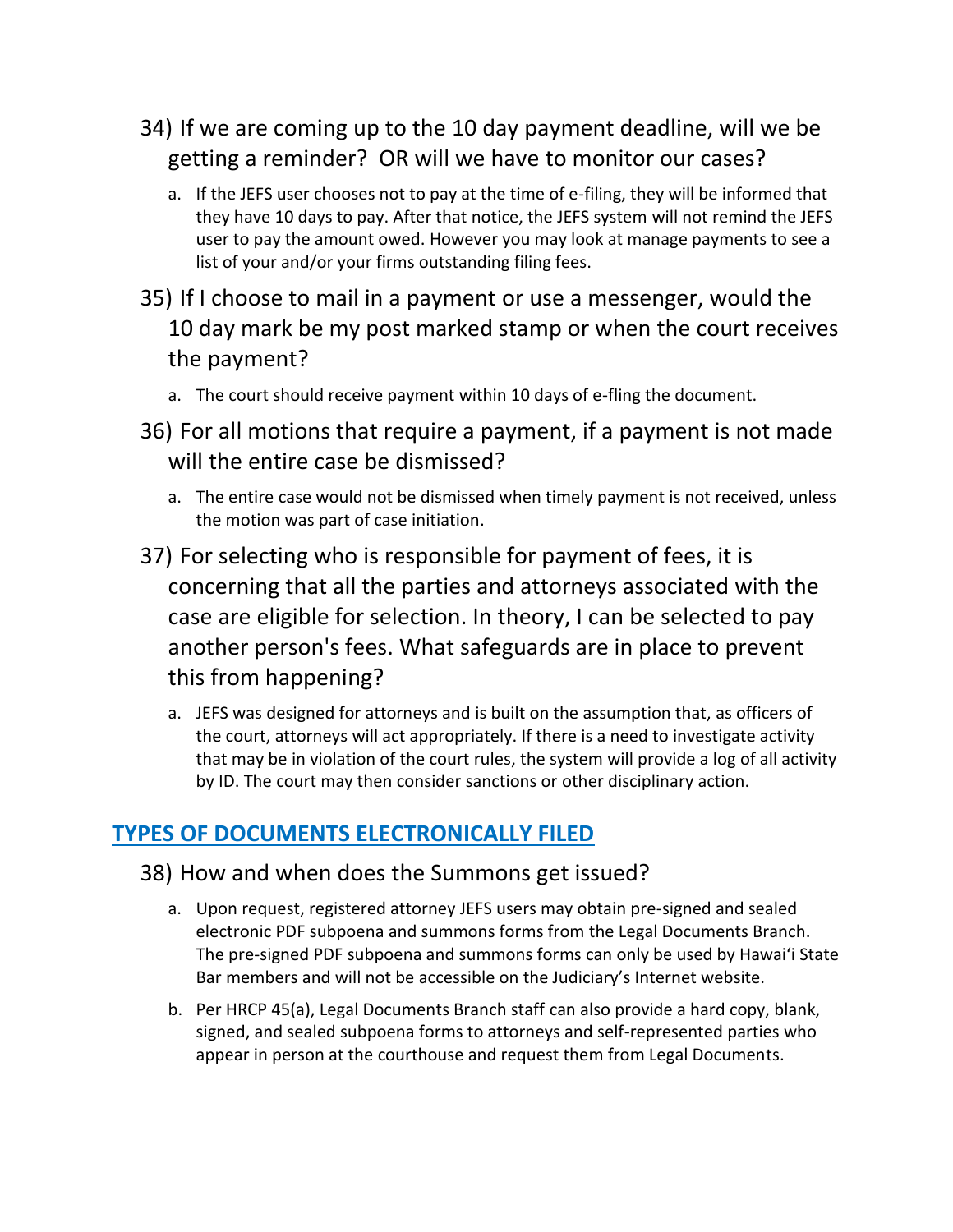### 39) So if we are served with a complaint for divorce - do we just search for the case and upload our answer to it?

a. If you are served with a complaint for divorce, or are notified of the complaint by your client, you will: 1) access the specific case in JEFS; 2) add yourself to the case, associate yourself with your client; and 3) e-file your Answer.

#### 40) Will we have to file Deposition Transcripts for use at Trial?

- a. Depositions will no longer be filed prior to trial. This is consistent with how the federal district court and circuit court civil handles the depositions. A deposition transcript will generally not be filed with the court, except if any portion of the transcript is read into the record in lieu of the live testimony of the deponent. Please refer to HFCR 32.
- 41) Are responses to discovery requests (answers to interrogatories, response to request for production of documents) also filed electronically?
	- a. No. Please refer to HFCR Rule 5(h).

#### 42) Are there any limits on the size of documents that can be filed?

- a. JEFS will only accept PDF documents that are less than 10MB. The number of pages that equals 10MB will allow for depends on the content and formatting of the document being submitted. You can break up documents that are larger than 10MB into smaller, separate PDFs.
- b. A document that is electronically generated in Microsoft Word, signed with a "/s/" signature, and saved as a PDF will be much smaller in file size than a scanned document with a wet signature.
- c. A document comprised fully of text will be much smaller in file size than a document that contains graphics or color images.
- d. Resolution of scanned documents should be set no less than 200 dpi and no greater than 300 dpi (dots per inch). Lower resolution scans will not print with sufficient quality and higher resolution scans will considerably increase file size.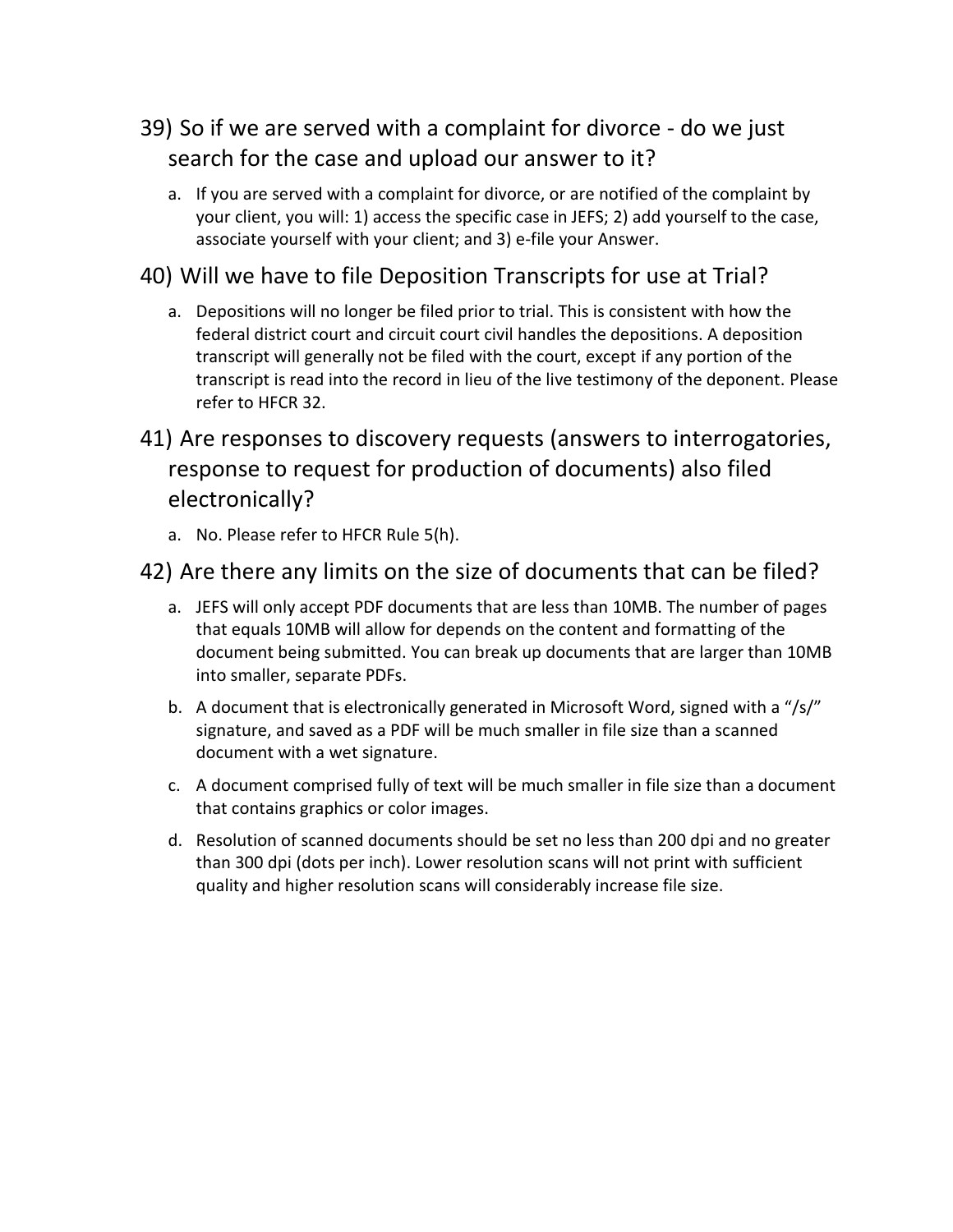- 43) If the user has Adobe Acrobat Professional, can PDF files can also be "optimized" to reduce their file size?
	- a. Yes. See "Guide to Working with PDF Files" from the [Civil JEFS Info](https://www.courts.state.hi.us/civiljefsinfo) page for instructions on optimizing pdfs.
- 44) How do we file documents that aren't "Court Form" documents and must be done from scratch?
	- a. Documents you create yourself are treated the same way as court form documents. They are scanned and uploaded to be filed in the case electronically or it can be generated in Microsoft Word, signed with a "/s/" signature ad saved as a PDF file. Please comply with court rules regarding document formatting and minimum margin requirements.
- 45) How do we submit Exhibits?
	- a. Exhibits which are documents may be filed via JEFS. For physical exhibits which are not documents, please continue with your current procedures.
- 46) When filing more than one exhibit with a lead document, does each exhibit need to be filed separately or can all the exhibits be filed together as one document?
	- a. ANSWER: The lead document should be the exhibit list and the exhibits should be filed together as one supporting document.
- 47) Are exhibits for a trial or evidentiary hearing supposed to be efiled before they have been accepted into evidence?
	- a. No, current practices are still in place trial and evidentiary hearing exhibits are not filed prior to trial.
- 48) What is the utility in identifying a document as "lead document" versus "supporting document"?
	- a. Lead and Supporting document indicators are used to help the court navigate the many electronically filed documents the court receives through JEFS. Please refer to the JEFS User Guide about when their use is recommended.
- 49) What happens when you have cases consolidated (e.g., FC-S, FC-A, FC-G). Does there need to be separate filings in each case?
	- a. While the Family Court holds consolidated case hearings, there are no consolidated cases. Therefore, documents must be e-filed separately in each case/case type.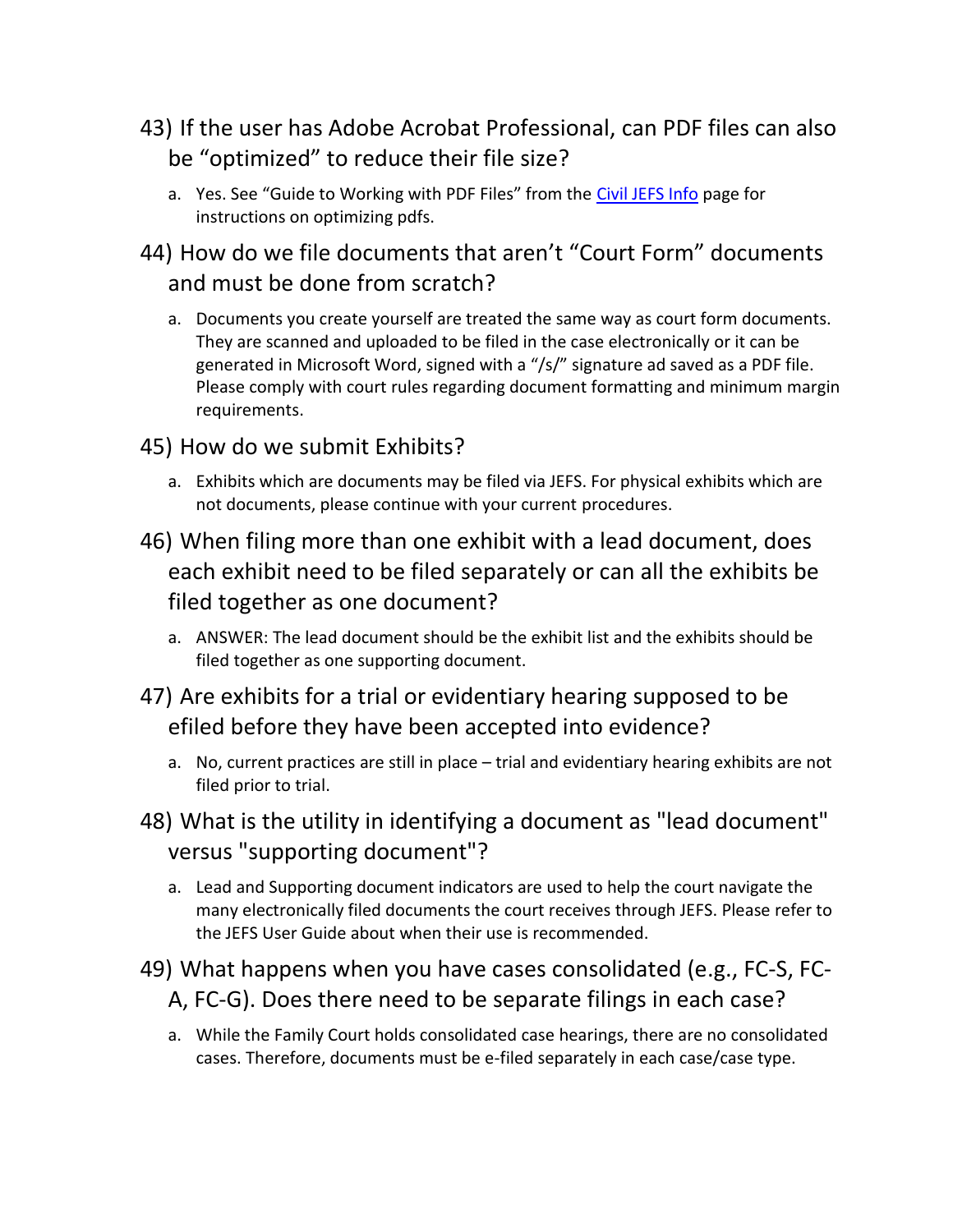#### **CONFIDENTIAL AND SEALED DOCUMENTS**

### 50) Where do we find a listing of which cases should be marked confidential?

- a. A listing of the categorically confidential case types is available in the JEFS Users Guide. The following types of cases are automatically confidential in JEFS as required by statute/court rule:
	- 1. Adult Abuse
	- 2. Adoption
	- 3. Assisted Community Treatment
	- 4. Emergency Examination Adult
	- 5. Emergency Examination Minor
	- 6. Guardianship (of the Minor)
	- 7. Guardianship Registration
	- 8. Involuntary Hospitalization Adult
	- 9. Involuntary Hospitalization Adult Mental Health
	- 10. Involuntary Hospitalization Minor
	- 11. Involuntary Outpatient Treatment Minor Mental Health
	- 12. Involuntary Outpatient Treatment Adult Substance Abuse
	- 13. Juvenile Expungement
	- 14. Termination of Parental Rights (under HRS §571-61 through HRS §571-63)

### 51) Can we declare any document we want to as "sealed" just because we feel like it?

a. While JEFS users have the ability to temporarily seal any document when e-filing, each sealed, e-filed document will eventually be reviewed by the court and other parties. The court can unseal improperly sealed documents. Attorneys should comply with applicable statutes and court rules when e-filing a document under seal.

### 52) If a case is confidential, what information will be publicly available?

- a. For Family Civil case types only, when you search for a party by name in a confidential case, eCourt Kokua will respond with "no results found" and the case ID will not be provided. If you search in eCourt Kokua by case ID and the Family Civil case is confidential, the case title will be redacted, and the system will note that, "The case you are attempting to view is confidential and not public record at this time."
- b. Note that the above only applies to Family Civil case types. All other case types (e.g. criminal, circuit court civil) will continue to display as they do now.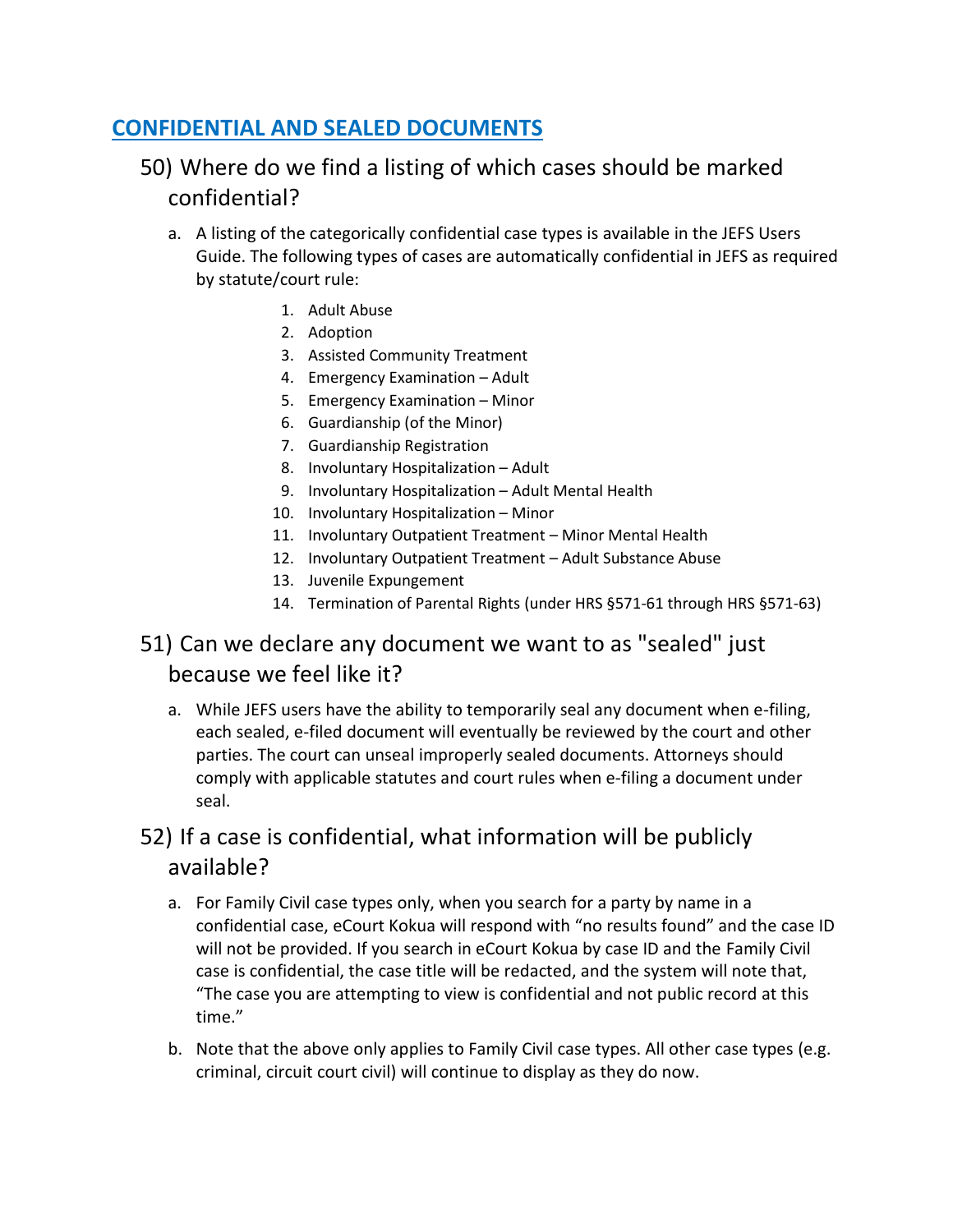# 53) If the documents are available on eCourt Kokua when we file, can't anyone purchase copies of our client's financial statements?

- a. Yes, the public will be able to purchase non-confidential documents through eCourt Kokua. Sealed documents are not available in eCourt Kokua. HCRR 9 should be followed when a non-confidential document contains personal information as defined in HCRR 2.19. Likewise, documents in confidential cases, including the case itself, are not available in eCourt Kokua. Ultimately, ensuring privacy in JIMS relies on attorneys to: 1) appropriately seal documents when authorized and; 2) consistently and correctly follow Rule 9 of the Hawaii Court Records Rules for nonconfidential documents with personal information as defined by HCRR 2.19. The court may impose appropriate monetary or other sanctions upon parties or attorneys who do not properly comply with Rule 9, where the parties or attorneys have not shown good cause for failure to comply or a good faith attempt to comply with the rule.
- 54) So for our client's financial information, to preserve their privacy, do we file it / is it ok if we file a document as sealed, because it's not something we would seal ordinarily but they may not want it to be readily purchasable by the public.
	- a. Attorneys must comply with applicable statutes and rules when sealing documents. It is not proper to just seal documents publicly available because they do not want it to be shared with the public. In regards to documents that include financial information, they should be accessible to the public when filed in case types that are open to the public (e.g. divorce). In publicly accessible case types, Rule 9 of HCRR must be followed. For case types in which filed documents are confidential by statute/court rule, the financial information will not be accessible by the public. The court can unseal documents which were not properly sealed.

#### 55) If we are the ones sealing the document, can we see it?

- a. JEFS treats sealed and in camera documents differently. The attorney on the case will be able to see any sealed documents filed. No one other than the Judge on the case may see in camera documents. You should be able to provide a copy to your client of any sealed documents you have filed in their case.
- b. Certified copies of sealed documents are not available for purchase through eCourt Kokua. They can obtained by contacting the Legal Documents Branch.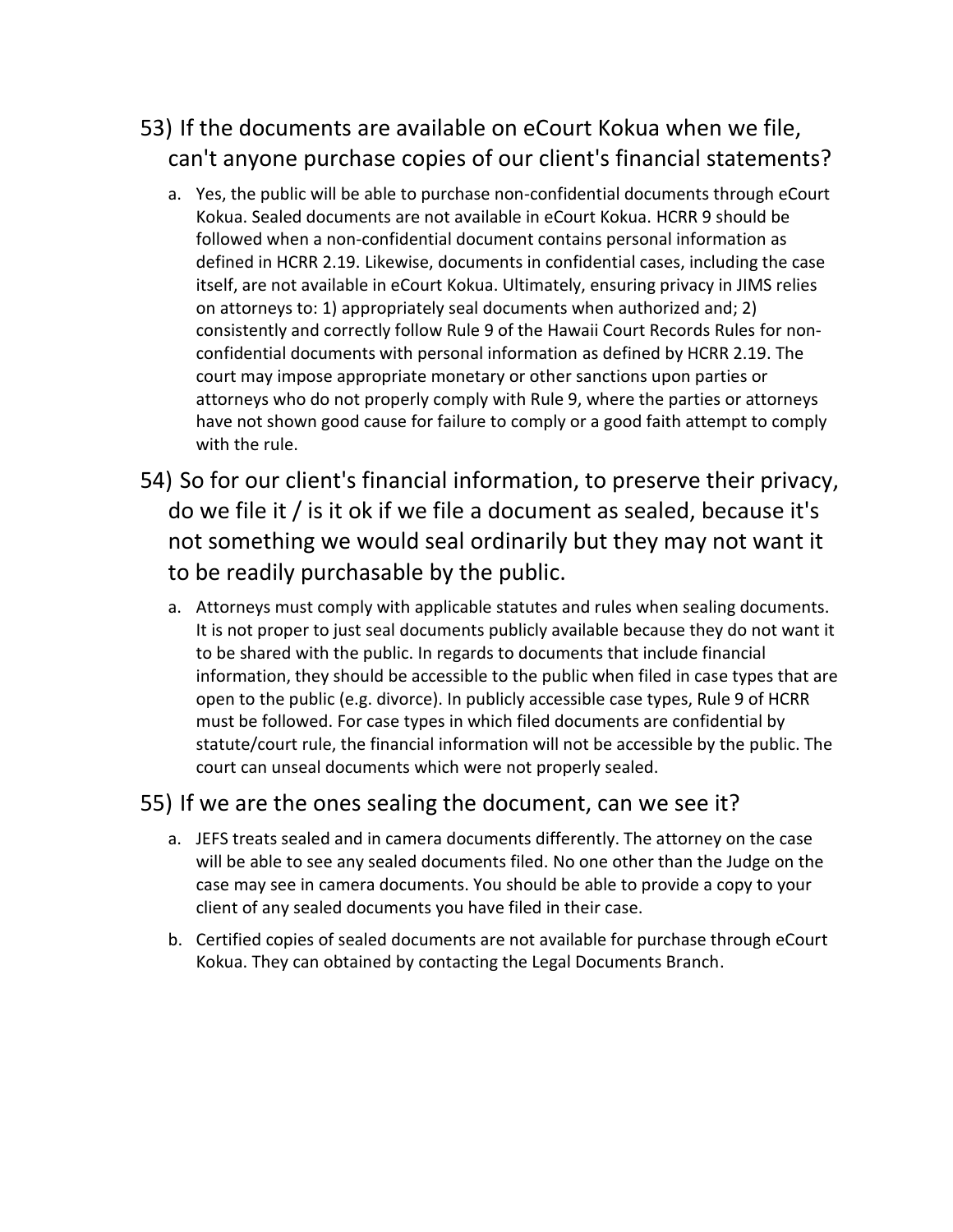- 56) If a case by JEFS system default is designated as confidential (e.g. guardianship of a minor) must we still then self-select the box for an applicable document to be filed under seal?
	- a. Confidential cases in JEFS/JIMS are not visible in eCourt Kokua, so marking the documents as sealed is not necessary, but may be advisable. Guardianships involving minors are confidential by statute. However, guardianship cases involving an incapacitated adult are not confidential.
	- b. The default for the guardianship case type in JEFS, which includes guardianships involving minors and incapacitated adults, is confidential. However, as guardianship of incapacitated adult cases are open to the public, the court will need to make the case open to the public after the JEFS user initiates it as confidential. If the attorney chooses not to "seal" individual documents in these incapacitated adult cases, then those documents would become available to the public once the case is opened to the public. So, it is important for JEFS users to rely on their professional understanding of which case types and documents are confidential and which one are not.

#### 57) What is difference between sealed and confidential?

a. Cases are designated as confidential and documents are sealed.

### 58) Will Paternity cases be included in the automatic confidential cases in the Case Creation system?

- a. The confidentiality of paternity hearings and records required by HRS §584-20 do not apply to cases filed on and after January 1, 2021.
- b. The Judiciary has segregated its cases from before and after January 1, 2021. Paternity cases initiated prior to January 1, 2021 will remain confidential. Cases initiated after January 1, 2021 are non-confidential.
- c. Per HRS §584-20.5, the documents in non-confidential paternity cases will remain inaccessible to the public, but the document titles will be listed in eCourt Kokua.
- 59) Children's guardianships are automatically confidential, but guardianships of incapacitated adults are not. Can we please have this either separated or leave it to us to select "confidential"?
	- a. Guardianship of a minor cases are confidential and guardianship of the incapacitated adult cases will be unsealed by the Legal Documents Branch at case initiation. It is not possible to separate the two forms of guardianship or allow you to select "confidential" at case initiation.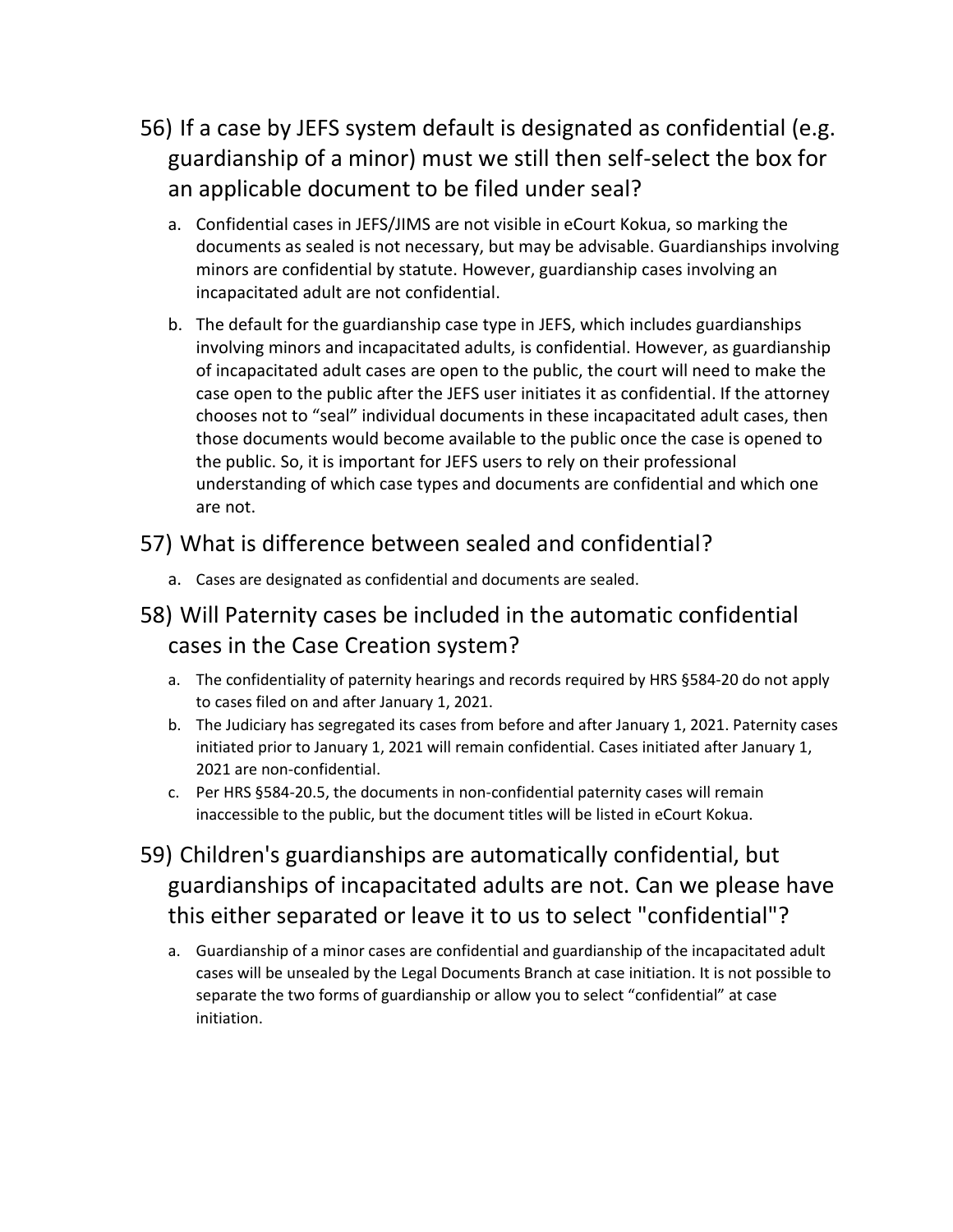# 60) For divorce, the Matrimonial Action Information Sheet contains personal information under HCCR 9. Can this be set to automatic confidential?

a. No. JEFS users will need to select the "sealed" checkbox when e-filing the Matrimonial Action Information sheet to make it confidential.

### 61) How should Hawaii Court Records **Rule 9** confidential/under seal documents such as death certificates be filed?

- a. The recently approved HFCR 7.2 categorically seals the following types of documents upon filing, even if the case type involved is open to the public:
	- Divorce Action Information/Matrimonial Action Information (MAI)/Civil Union Divorce Action Information (CUDA)
	- Notice/Order to Withhold Income (ONW)
	- Petition for Paternity (PFP)
	- Hawai'i Paternity Action Information
	- Confidential Information Sheet/Form A (HPAI)
	- Attachment for Information on Additional Children (ATTCH)
	- Birth certificate (BC)
	- Marriage certificate (DOC)
	- Death certificate (CD)
	- DNA testing results (MEDRE)
	- Court ordered professional evaluation (MEDRE)
	- Custody Investigation and/or Evaluation Reports (CER)
	- Guardian Ad Litem reports (GALR)
	- Kokua Kanawai reports (RKK)
- b. Prior to the electronically filing any document, the document should be reviewed for personal information as defined by HCRR 2.19. If such information appears in the document, then the document should be adjusted to comply with Rule 9.
- c. Filing parties who need to eFile a document with personal information in compliance with Rule 9 would need to:
	- i. [Complete Rule 9 Form 1](http://www.courts.state.hi.us/self-help/courts/forms/oahu/record_rules_forms) (SCP349): Fly Sheet for Document(s) Containing Confidential Information. This document shall be eFiled in JEFS as a lead document without being sealed/in camera. The proper JEFS/JIMS document type code to use when efiling this document is "9INF".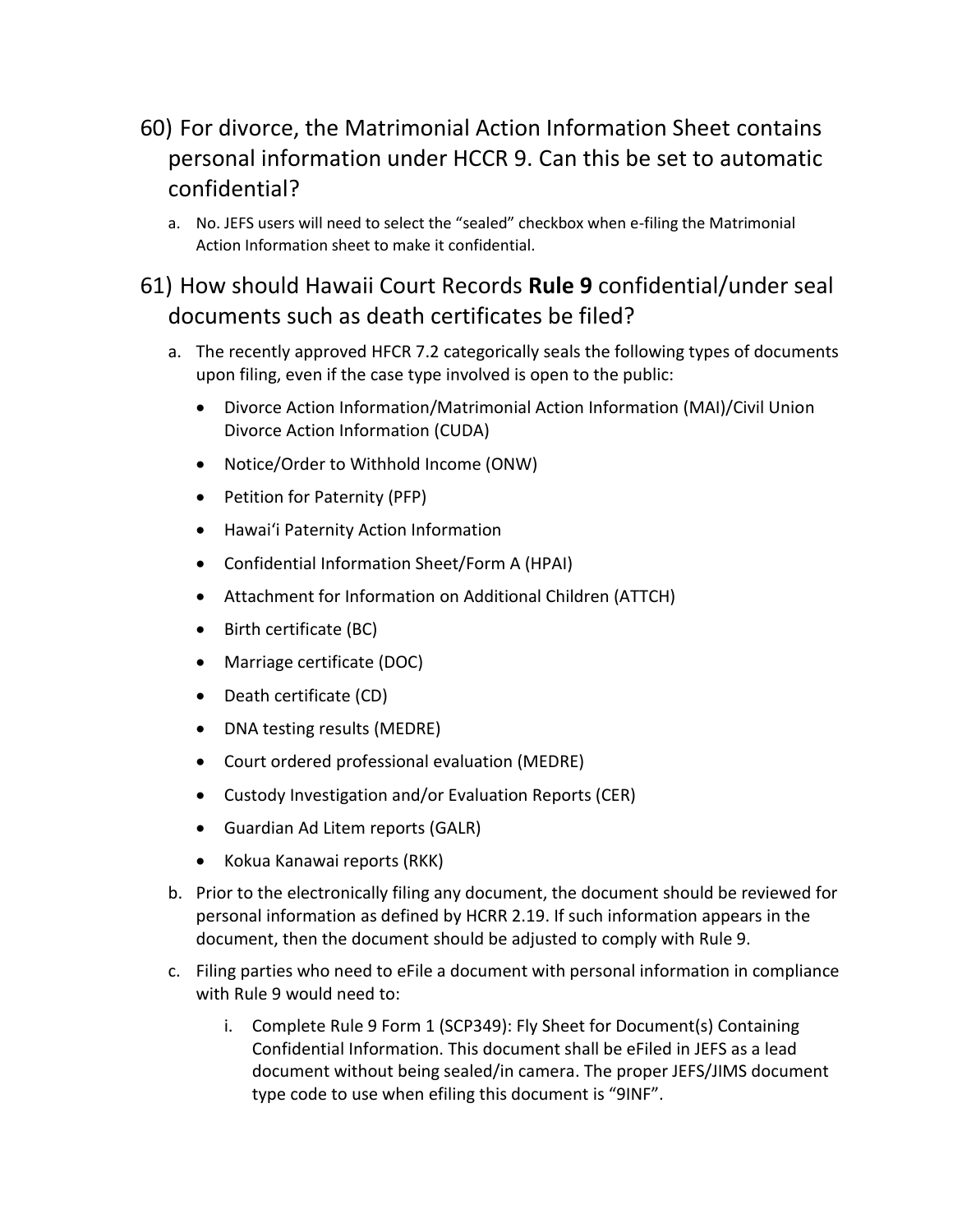- ii. [Complete Rule 9 Form 2](http://www.courts.state.hi.us/self-help/courts/forms/oahu/record_rules_forms) (SCP350) Confidential Information Form. This document shall be eFiled in JEFS as a sealed, supporting document. The proper JEFS/JIMS document type code to use when efiling this confidential document is "9INFC". The "sealed" check box in JEFS also must be selected.
- iii. The filing party shall redact all the personal information as defined in [HCRR](http://www.courts.state.hi.us/docs/court_rules/rules/hcrr.htm#2.1)  [Rule 2.19](http://www.courts.state.hi.us/docs/court_rules/rules/hcrr.htm#2.1) from the document. This redacted document shall be eFiled in JEFS and made available to the public.
- d. The filing party shall provide to the court an unredacted version of the content document upon request.

#### 62) Can we use initials for Notice to Attend Kids First?

a. Yes. Attorneys should use the minor's initials on the Notice to Attend Kids first form and include the age of the minor in parenthesis.

### 63) What is the process to file a document under seal so opposing counsel cannot see it?

- a. In JIMS/JEFS, filing a document as "sealed" means that other parties in the case can view the document. Whereas, filing a document as "in camera" means that only the judge and their staff designees can view the document. The court can change the "in camera" designation.
- b. When making a request to electronically file a document in camera, the movant shall separately: 1) efile a motion requesting to make a document in camera such that the motion is viewable by the public; and 2) efile the confidential document "in camera".
- c. If the court grants the "in camera" motion, then the "in camera" document shall permanently remain in the record as "in-camera." If the court determines that the efiled document should not be sealed or made "in camera," the court will efile an order denying the motion and remove the in-camera designation.

### 64) Are confidential settlement letters "sent" to the court via e-filing as well?

- a. No. For First Circuit cases, confidential settlement letters should be delivered to the court conventionally via postal mail or hand delivery to Ho'okele.
- b. For Second Circuit, settlement letters should be delivered to the 3rd Floor, Family Court, Hoapili Hale, 2145 Main Street, Wailuku.
- c. For Third Circuit, confidential settlement letters should be mailed or delivered to Hale Kaulike, 777 Kilauea Avenue, Hilo, HI or the Keahuolu Courthouse, 74-5451 Kamaka'eha Avenue, Kailua-Kona, HI.
- d. For Fifth Circuit, confidential settlement letters should be mailed or delivered to Pu'uhonua Kaulike Courthouse, 3970 Ka'ana Street, Lihu'e, HI.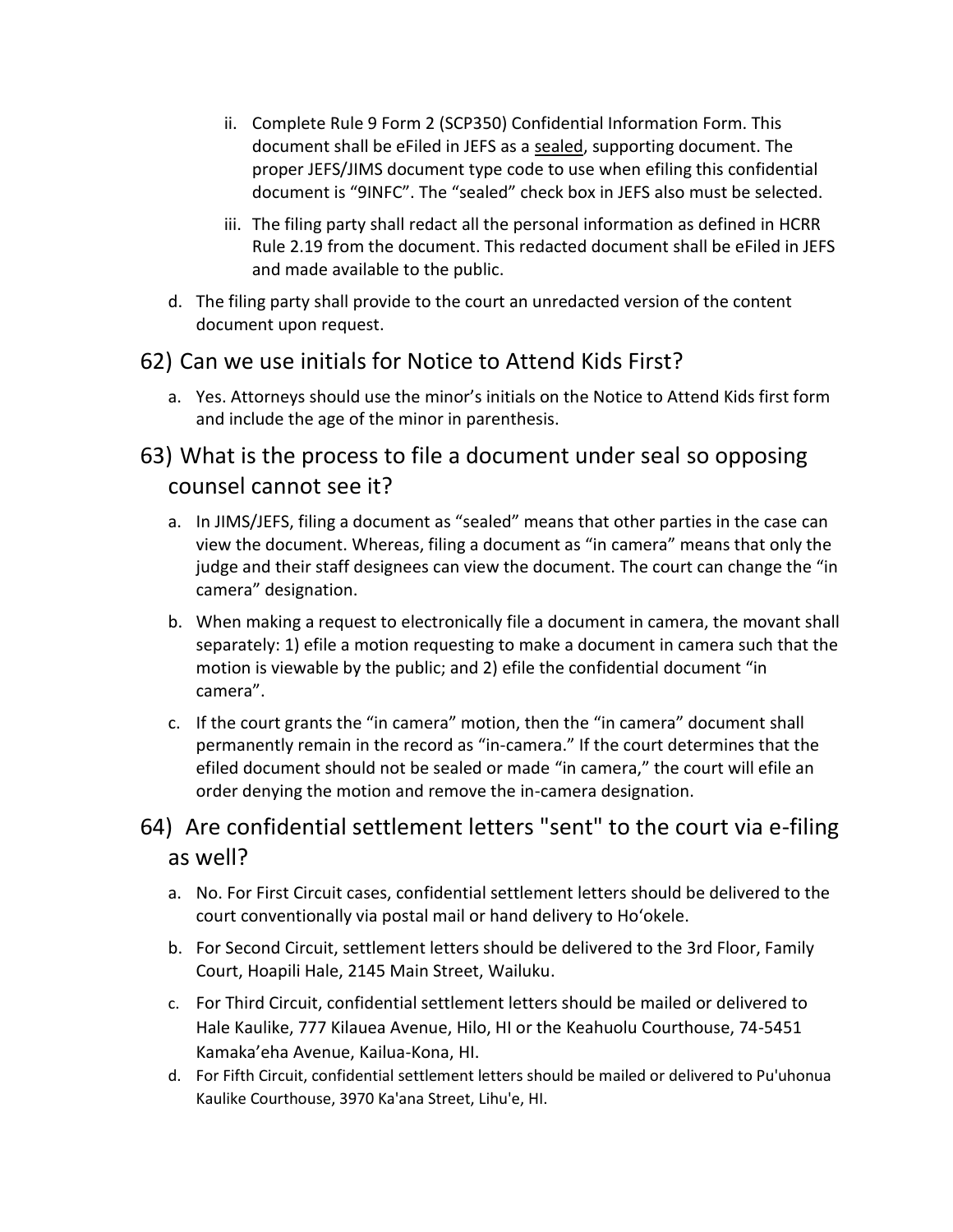- 65) So if we file a document "in camera" we keep an unfiled copy for ourselves and our clients, and handwrite the date and time it was filed?
	- a. Attorneys will be able to see the docket filing time and date but will not be able to see the document itself. Directly contact the court about getting a filed-stamped PDF of an in-camera document you have e-filed.
- 66) If a paternity case is marked confidential, and the documents following the judgement are needed for the child support, etc., how do we get the document -- do we have to go to the records room to get it?
	- a. While a case is active, attorneys representing parties in that case will have access to non-in camera documents via JEFS My Documents/All Firm Documents. It would be good practice to download the documents you wish to preserve from JEFS during this time. Otherwise, documents from confidential cases and sealed documents in publically available cases must be requested at the courthouse.
- 67) For guardianship cases, how do our clients file the annual reports if the case is confidential -- and the system is accessible only to attorneys?
	- a. Private guardians shall send their annual report to the Court (via Ho'okele or USPS mail), Office of the Deputy Chief Court Administrator, attention Program Specialist, Ronald T.Y. Moon Kapolei Courthouse, 4675 Kapolei Parkway, Kapolei, Hawai'i 96707. The court staff will e-file the annual report.
	- b. Second Circuit users shall send their report to the Special Services Branch, Suite #206, 2145 Main Street, Wailuku, HI.
	- c. For Third Circuit Family Court cases, Private Guardian Reports may delivered or mailed to the Hilo Family Court, 777 Kilauea Avenue, Hilo, HI 96720 or Kona Family Court, 74-5451 Kamakaeha Avenue, Kailua-Kona, HI 96740. Court staff will e-file the guardianship annual reports.
	- d. For Fifth Circuit, annual reports may be mailed or delivered to Pu'uhonua Kaulike Courthouse, Special Services Division, 3970 Ka'ana Street, Suite 301, Lihu'e, HI, 96766-1283.

### 68) Can medical records be filed so they are not viewable by anyone but the court?

a. In addition to being sealed, a document may be set to Restricted so that only certain parties may view it. Restricted Access is not a JEFS option; please contact the court staff to request to mark a document "Restricted access." Also, in camera may be used so that only the assigned Judge may view the document. In adoption cases,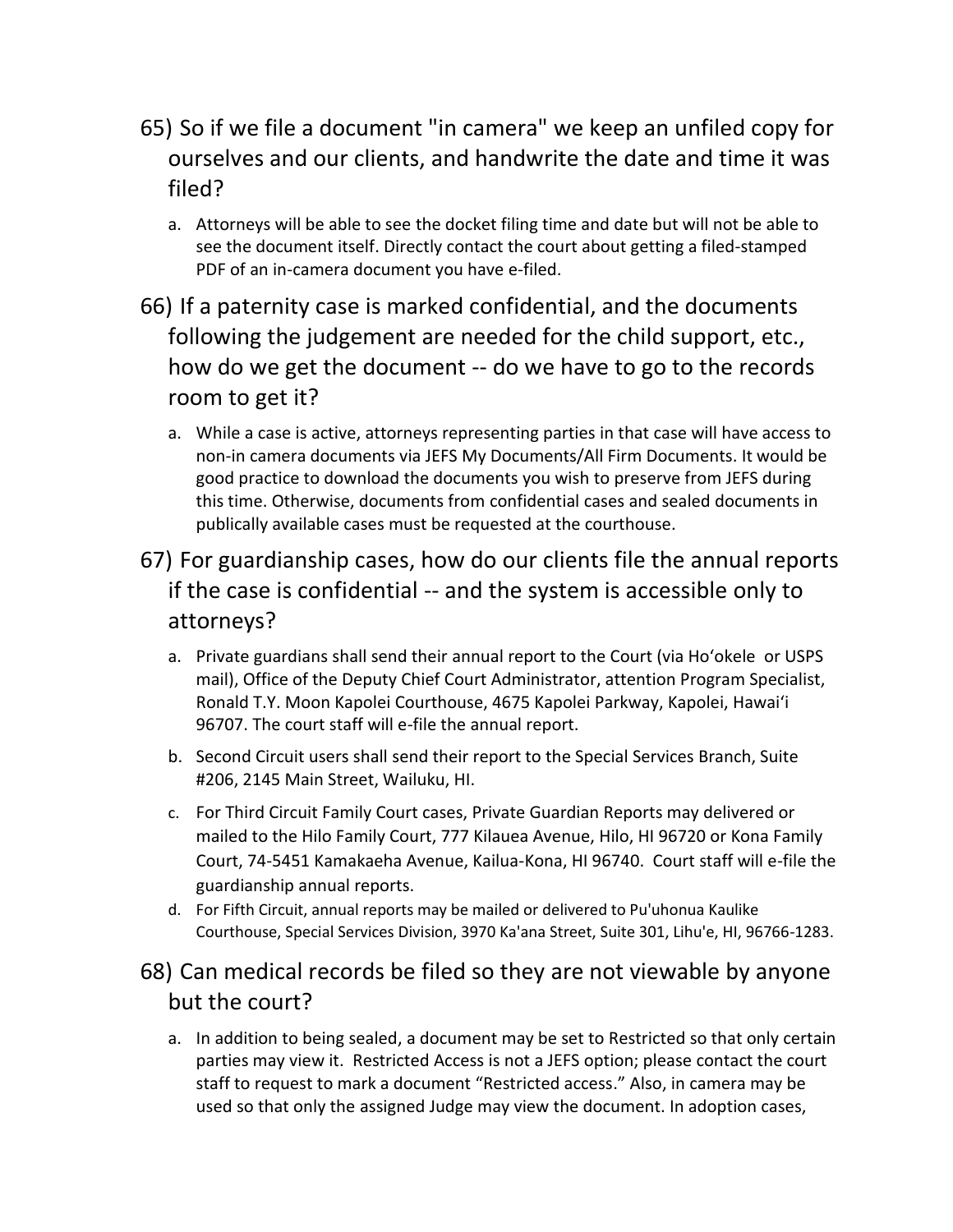medical records will be docketed into JIMS but the actual medical record documents will not be e-filed, nor viewable by all the parties. Please refer to the JEFS User Guide for more information.

69) How does a third party appear and file (e.g. Motion to Quash Subpoena Duces Tecum)?

a. A JEFS user may e-file their motion in a non-confidential case even if they are not a party. If the case is confidential, the JEFS user can conventionally file the document at the courthouse. If the third party in this scenario is not a JEFS user, he/she must conventionally file the motion at the courthouse.

### 70) For restricted documents, would the legal assistants also be given access or is it just attorneys?

a. The answer is a little complicated regarding Restricted access. If your legal assistant is using your ID (as is allowed under. 4.3 of the HEFSR) they will have access. If the legal assistant has their own JEFS ID AND they are in the same Firm as you then they will have access via All Firm Documents. If the legal assistant has a separate JEFS ID and you are NOT in the same Firm then they will not be able to see the document.

# 71) If the case type is automatically confidential, like an adoption, should we still check the confidential box when creating the case?

a. You will not have to because the box will be checked already. For the cases that are confidential by statute, the system will check the confidential check box and attorneys will not be able to uncheck the selection for these 5 case types: Adoption, Family Court Misc, Adult Abuse, Termination of Parental Rights and Guardianship. However, attorneys are expected to know when it is appropriate to mark other cases as confidential. Once the case is created by the JEFS user, court staff will have the ability to review and correct the case if it was made confidential in error. In guardianship of incapacitated adult cases, the Legal Documents Branch will manually uncheck the confidential box.

### 72) If you file "in camera" will there be a notification that a document was filed in camera?

a. Yes.

# **CERTIFIED/COURTESY COPIES**

- 73) How will documents be certified?
	- a. Consistent with current Judiciary policy in both the State Appellate, Criminal and Civil courts, the certification fee will no longer be waived if certification of a filed document is requested at the counter.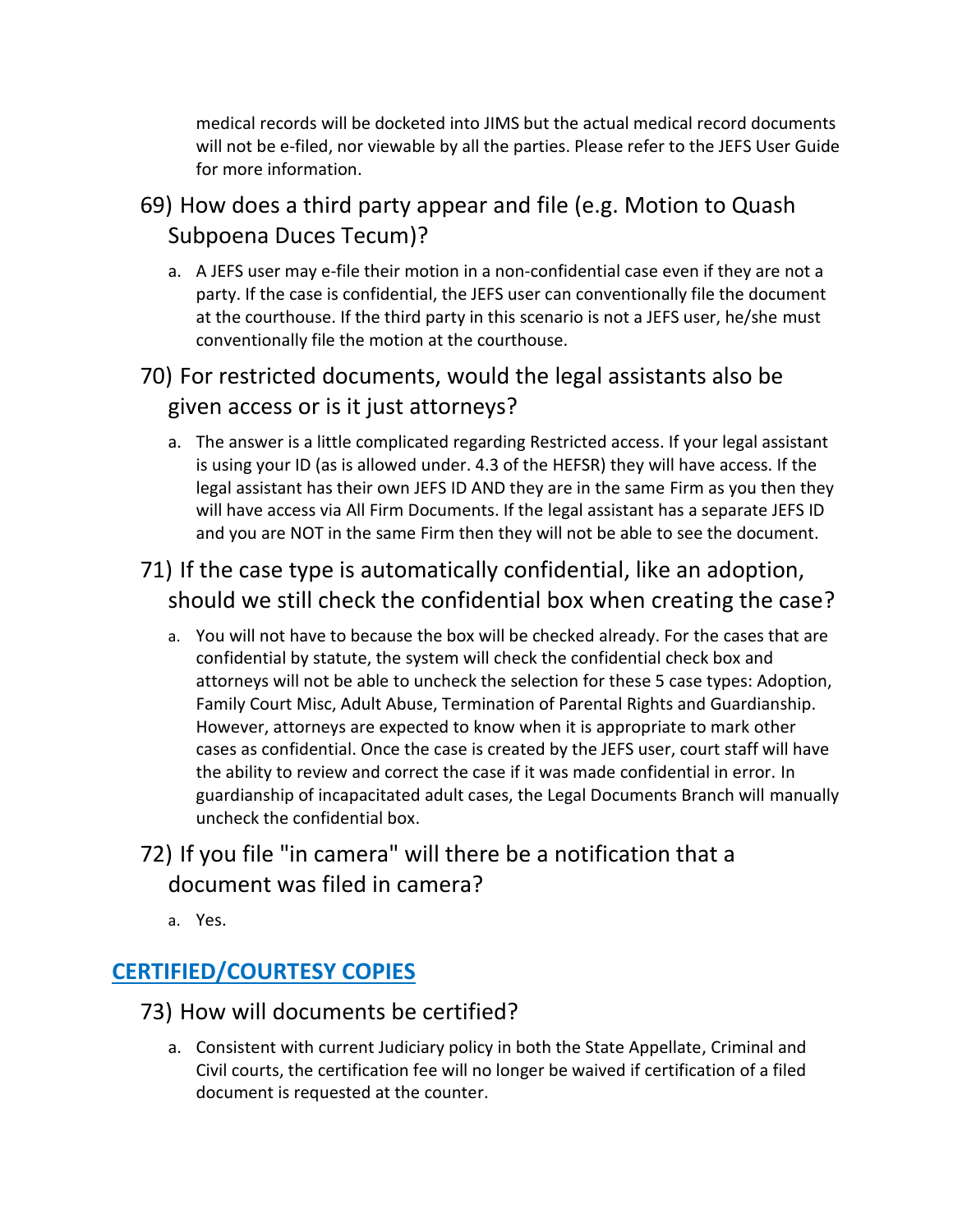b. Electronically certified copies of publicly available documents can be purchased from eCourt Kokua. Electronic certification will appear in red on the bottom on the first page of the document. Conventionally certified court documents with embossing can still be purchased at the courthouse. If a certified copy is requested at the courthouse, the copy fee and certification fee will be charged.

Certified copies of sealed documents are not available for purchase through eCourt Kokua. They can obtained by contacting the Legal Documents Branch.

- c. Once someone pays for a certified copy of a document through eCourt Kokua, they will have a PDF document from which they can print as many certified copies of that document as they want.
- d. Attorneys who have paid for electronically certified documents and bring in their receipt, may bring those documents to the Legal Documents Branch for conventional, embossed certification without charge. The number of embossed certified copies you can receive without additional charge equals the number of certified copies you paid for online.
- e. Documents that have already been conventionally certified are still valid.
- f. If anyone questions the authenticity of an electronically certified court document purchased through eCourt Kokua, ask them to verify the filed document themselves by looking it up in eCourt Kokua. Or they can contact the appropriate courthouse for verification.
- 74) Does the initial filing fee include certification for any documents (such as the Complaint/Motions/Court Orders/Final Divorce Decree)?
	- a. No. Filing fees and incurred court costs are separate. The court will not provide free certified copies of e-filed documents available to JEFS users.
- 75) How do I get a certified copy? Once they are issued, how do we obtain certified copies of the Complaint for service on the defendants?
	- a. Certified copies are NOT available in JEFS. Certified copies of public documents are available for purchase from eCourt Kokua.
	- b. If a complaint was electronically filed, go to eCourt Kokua to purchase a document, choose "certified", pay for certification, and print. For a document 30 pages or less, the cost of a certified document is  $$5.00$  ( $$.10 \times 30$  pages min. =  $$3.$  Plus  $$2$  for certification).
	- c. Note the court rules do not require that a certified copy of the Complaint be served.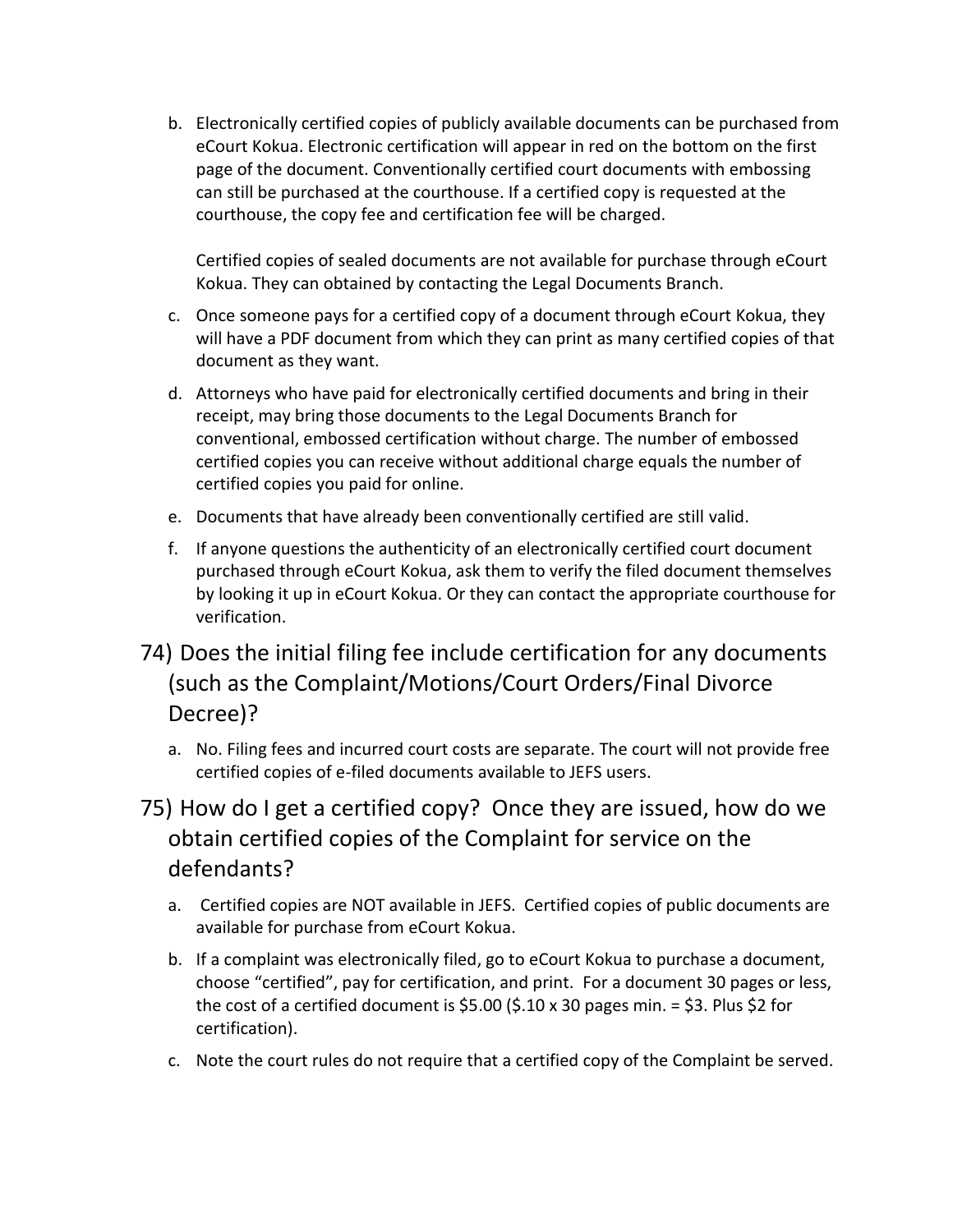# 76) When we file a Complaint for Divorce, do we have to purchase certified copies?

a. You have free access through JEFS to file stamped PDFs for filed documents in your cases. You only need to purchase a certified copy for service when a certified copy is required by statute or court rule. There is no requirement in the court rules to provide parties with certified copies of the complaint or summons in divorce cases.

### 77) If a party has been granted a fee waiver, does that include the cost of certified copies?

a. The fee waiver option in the system only applies to case filing fees, not to other court costs such as certified copies. A listing of both the **Family Court Filing Fees** and the [Circuit Court Costs](https://www.courts.state.hi.us/docs/courts_docs/Circuit_Court_Filing_Fees.pdf) are available on the Judiciary website. A party may file a motion to request a waiver for the cost of certified copies.

### 78) I don't own a color printer; are black and white copies considered sufficiently certified for us to serve?

- a. JEFS users who electronically purchase and print certified copies in black and white may serve those copies.
- b. JEFS users who have paid for an electronically certified document, may also bring that document together with the receipt to the Legal Documents Branch to obtain a conventional, embossed certification without charge.
- c. Once the document is served, it is up to the recipient to accept the validity of the certification.
- d. Anyone who questions the authenticity of an electronically certified court document purchased through eCourt Kokua, may verify the filed document themselves by looking it up in eCourt Kokua (for a fee), or they can contact the appropriate courthouse for verification.

### 79) Can you use electronic filed copy to record with The Bureau of Conveyances?

a. You will need to get a certified copy of the filing to record at the Bureau.

### 80) Is the certification fee automatically waived for a government agency?

a. Except for state agencies, all others will need to pay for all certified copies (including Federal agencies). In order for State of Hawai'i agencies to obtain free certified copies, they will need to go to the records room and fill out a form to get their copies. The records room will print the certified copies from JIMS. They do not need to bring their own copies of the document.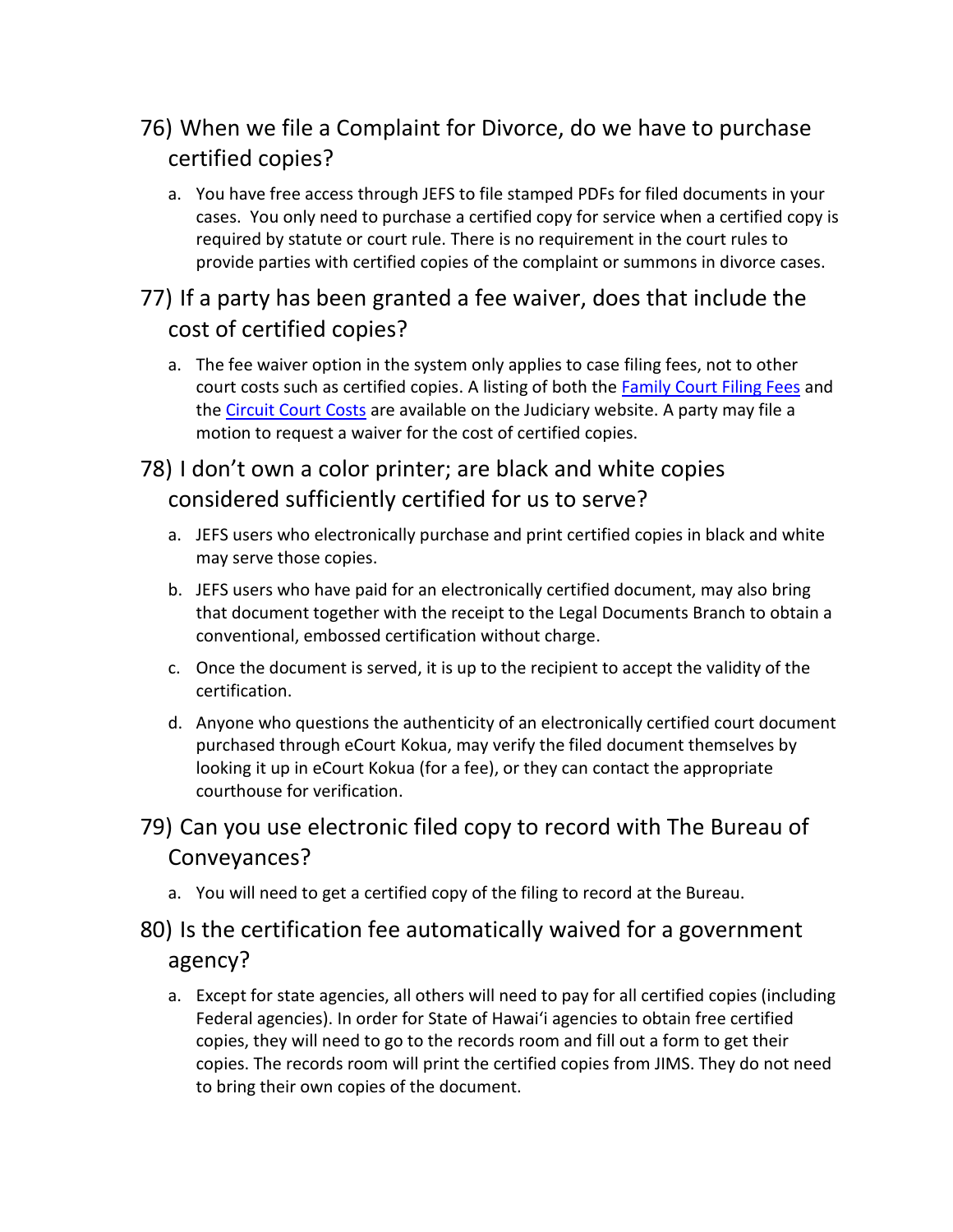- 81) Once we purchase and download a certified copy of a document online through eCourt Kokua, can we print as many certified copies as we like?
	- a. Yes, you have the ability to print as many certified copies as you wish.
- 82) Will courtesy copies still need to be submitted to the Presiding Judge if a document is filed shortly before a hearing?
	- a. Courtesy copies will not be required, but use your judgment especially if filing a document late or at the last minute. The Judge will not receive an NEF for new filings so will only see your late filing if the judge checks JIMS.
- 83) After the removal of the drop box on the first floor, how do we submit documents to the Court such as exhibits and courtesy copies?
	- a. Exhibits can be dropped off at Ho'okele, better known as the Service Center. After April 25, 2022, courtesy copies will no longer be required in Family Court Civil cases unless ordered by the court.

#### **EX-OFFICIO FILINGS**

#### 84) Will Ex-Officio filings no longer be necessary?

- a. Ex-Officio filings and the fees associated with them will no longer be necessary if the documents are electronically filed through JEFS. However, if conventional filing is needed (e.g., video evidence on a DVD), then ex-officio filings will still occur.
- b. In most situations, for example, when an attorney who lives on Maui wants to file a document in Land and Tax Appeal court located on Oahu, that attorney can do so electronically in JEFS without incurring an ex-officio filing fee at the Wailuku courthouse.

### 85) If for some reason, JIMS is down on Maui, can we file the doc "ex-officio" on Oahu?

a. If JIMS/JEFS system were to go down on Maui, the JIMS/JEFS system would mostly likely be down statewide due to: 1) the internet being down in downtown Honolulu, or 2) the JIMS/JEFS server going offline. In either situation, you probably would not be able to electronically file to JIMS/JEFS from Oahu or any other location. However, if the internet were to partially or fully go down only on Maui, then you could electronically file from Oahu. That would not be considered an "ex-officio" filing though, because JIMS/JEFS is a single, statewide efiling system. Conventional filing would be available at the courthouse on Maui (ex officio). If electronic filing is being done via another circuit, the term or process of ex-officio is moot.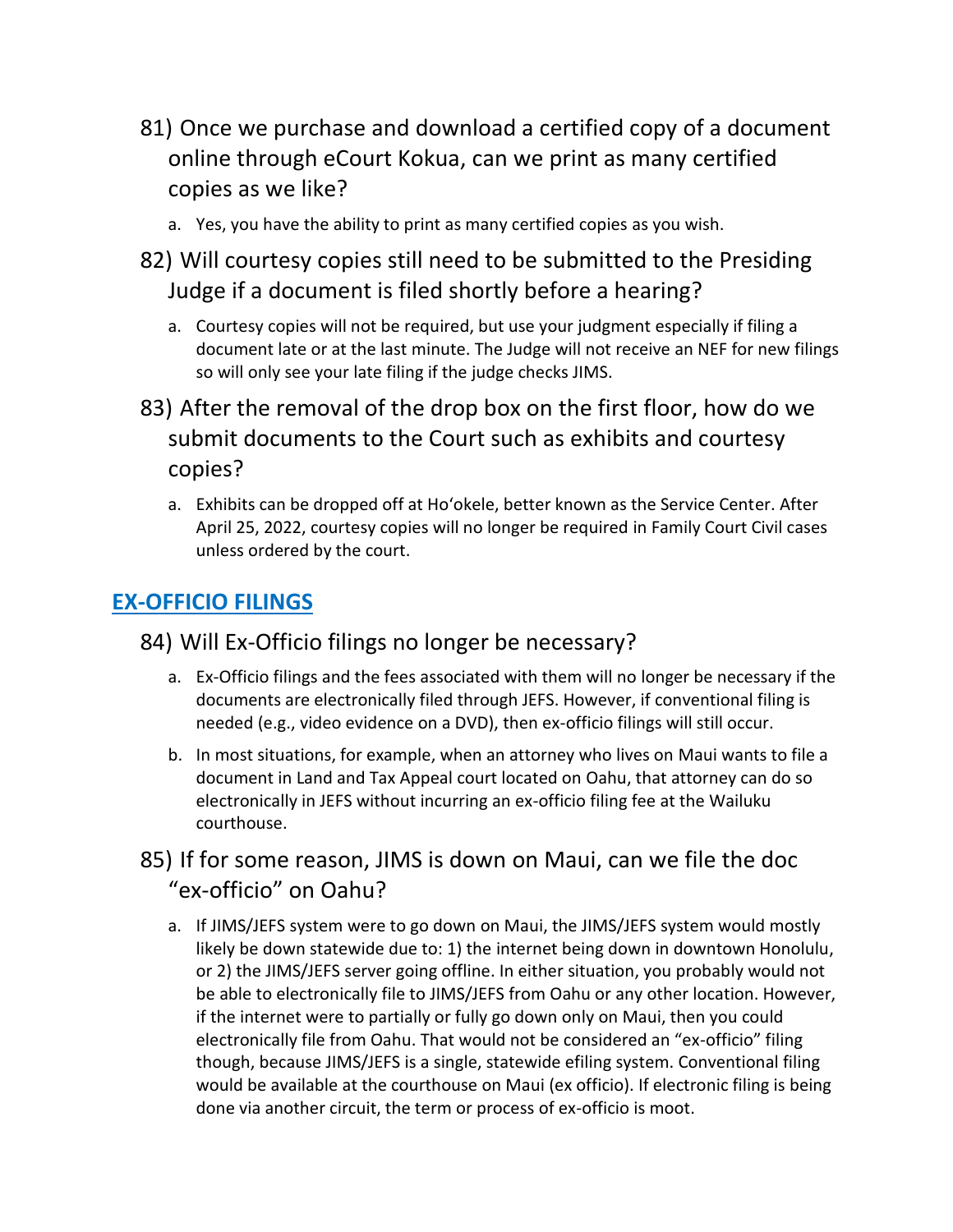#### **EX PARTE MOTIONS**

#### 86) How do we electronically file Ex Parte motions?

#### **First Circuit**

- a. Please refer to the [JIMS Family Civil web page](https://gcc02.safelinks.protection.outlook.com/?url=https%3A%2F%2Fwww.courts.state.hi.us%2Ffamily-court-civil-jefs-info-page&data=04%7C01%7Cmark.m.santoki%40courts.hawaii.gov%7Ce46ca208dff94fd6554208d9fd7eac0e%7C3f369bd64c534c1596eefc84b0851f6f%7C0%7C0%7C637819542765185369%7CUnknown%7CTWFpbGZsb3d8eyJWIjoiMC4wLjAwMDAiLCJQIjoiV2luMzIiLCJBTiI6Ik1haWwiLCJXVCI6Mn0%3D%7C3000&sdata=Hqt%2B4zwtLf7pn5%2FiqMQ%2FnmHqBw4kmFq26GKg0a0AELg%3D&reserved=0) for the respective circuit's JEFS User Guide.
- b. In First Circuit, , a JEFS user shall individually e-file:
	- The Ex Parte Motion
	- Proposed Order Granting/Denying the Ex Parte Motion
	- Motion
	- Proposed Scheduling Order/Notice of Hearing
- c. The Ex Parte Motion must be e-filed using the "Motion"/"Ex Parte Motion" document category/type.
- d. The Proposed Order must be e-filed using the "Order"/"Proposed Order " document category/type.
- e. If the Ex Parte Motion is granted, the calendar court clerk will e-file the Ex Parte Order and the scheduling order, then create an event in JIMS.
- f. If necessary, the filing party must conventionally serve self-represented parties who are not JEFS users.

#### **Second Circuit**

a. For Second Circuit cases, please refer to the Second Circuit Judiciary Electronic Filing System User Guide, Ex-Parte Motion Procedure.

#### **Third Circuit**

a. For Third Circuit Cases, please refer to the Judiciary Electronic Filing System User Guide for Family Court Civil Cases in the Third Circuit.

#### **Fifth Circuit**

For Fifth Circuit, attorneys should efile Ex Parte Motions together with the proposed order as one document entitled "Ex Parte Motion for \_\_\_\_\_\_\_\_; Order Granting \_\_\_\_\_\_\_\_." The procedure is as follows:

- a. Filing party shall efile the Ex Parte Motion together with the proposed order as one document. The document shall be titled "Ex Parte Motion for [fill-in]."
- b. The Ex Parte Motion and Order will be reviewed by the assigned Judge. Once the Judge signs the Order, court staff will then electronically separate the order from the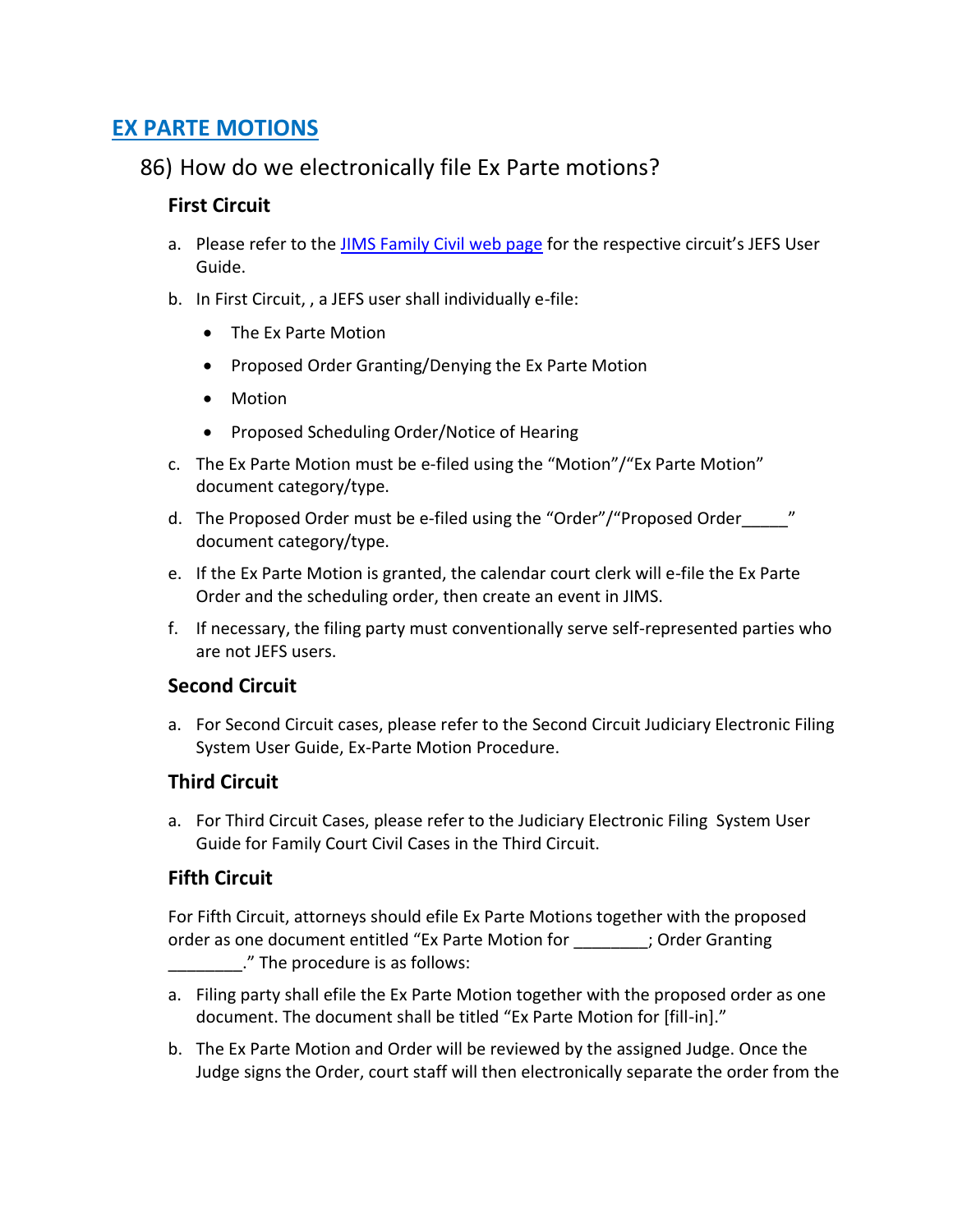Ex Parte Motion for efiling as a stand-alone document. The Order for the Judge's signature shall include the attorney caption.

- c. Denied orders will be notated "Denied" and efiled by the court staff.
- d. Order granting will be filed by the court staff.

### **NOTIFICATION OF ELECTRONIC FILING (NEF)**

- 87) How does the NEF constitute service of a Complaint when there is no entry of appearance for the Defendant at that point? Could plaintiff's attorney just assume who attorney for defendant is and attempt to get around proper service? Is that what is intended?
	- a. Please refer to Rule 4(a) of the Hawai'i Family Court Rules.
- 88) With efiling, will notice of a filing and/or copy of the filing be distributed automatically to the parties and/or recipients on record in the case?
	- a. Only JEFS users who are parties to the case will receive a NEF. Self-represented litigants (SRLs) who are not JEFS users will still need to be served through conventional means – US Mail or personal delivery – as currently required by court rule.
- 89) How does a firm stop an attorney from receiving NEFs once that attorney leaves the firm?
	- a. If your firm is set up in JEFS, your Organization Administrator can "Reject" and then "Remove" the attorney from the firm in JEFS. Rejecting will disable the attorney's ability to create cases or submit filings on existing cases for the firm. Removing will disassociate the attorney from the firm so that the attorney will no longer be able to see cases under My Cases nor My Firm Cases for that firm. The Org Admin should then contact the court to Deactivate the user to stop the NEFs. If you are unsure of your firm status or who your Org Admin is, you can email [helpdesk.requests@courts.hawaii.gov](mailto:helpdesk.requests@courts.hawaii.gov) for assistance.
	- b. If you wish to request setup for an Organization Administrator for your firm, please submit the [Request setup for a new firm; new firm name and/or organization](https://www.courts.state.hi.us/wp-content/uploads/2019/08/JEFS-Org-Admin-Form-2019.pdf)  [administrator](https://www.courts.state.hi.us/wp-content/uploads/2019/08/JEFS-Org-Admin-Form-2019.pdf) form which can be found on the [Civil JEFS Info](https://www.courts.state.hi.us/civiljefsinfo) page.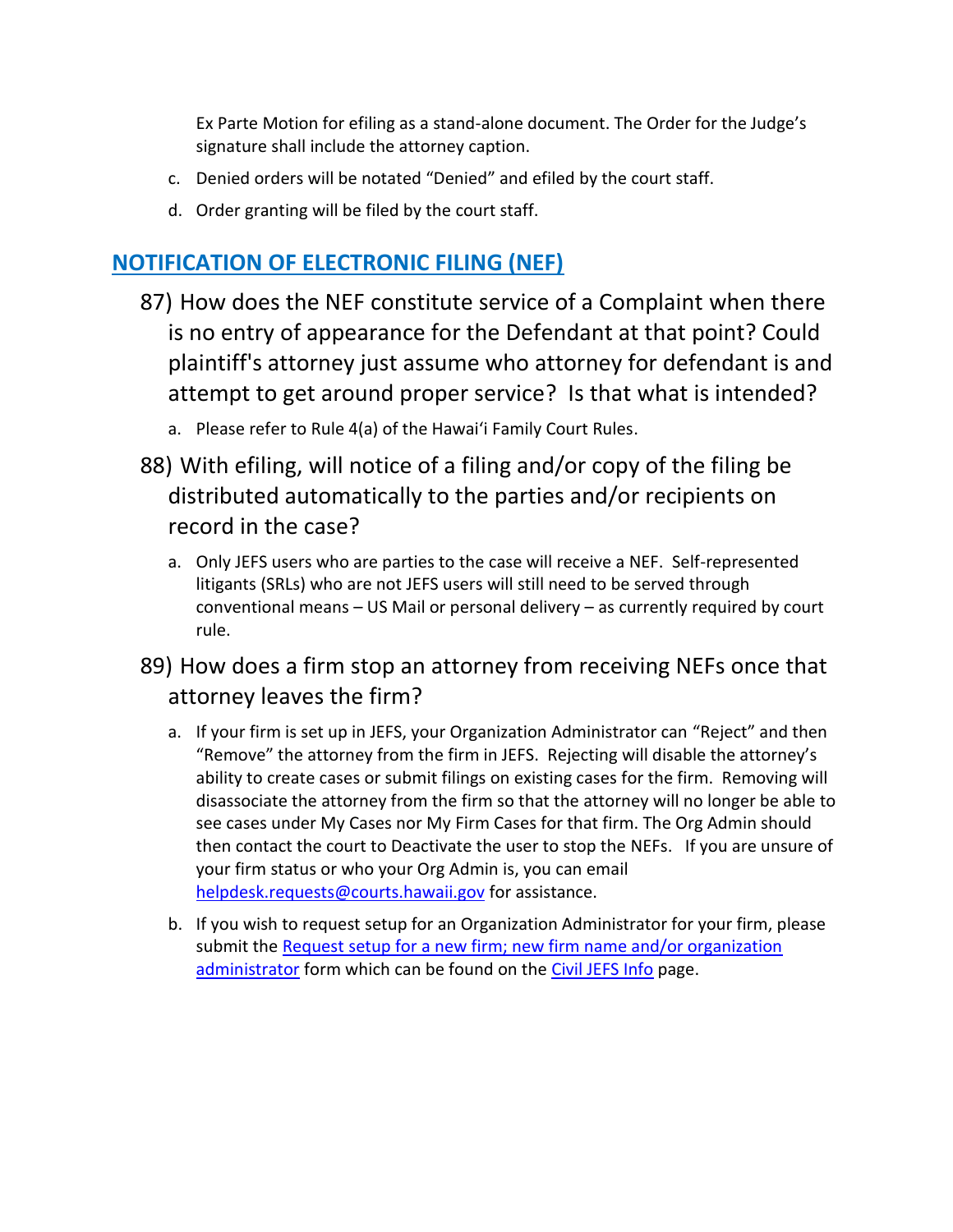- 90) If you're added on to a case in the middle of the proceedings, do you automatically receive the efiled documents or is there something you need to do to get added to the case?
	- a. After you add yourself as an attorney to a case, you will automatically receive an NEF via email for every document that is subsequently filed to that case. You will need to log into JEFS to actually view/download the PDF document.
	- b. Once an attorney efiles the document, the PDF should be viewable in JEFS within 20- 30 minutes of efiling. However, if a self-represented litigant conventionally files a document, the PDF may not be viewable in JEFS for a few days depending on the clerk's workload.
	- c. To view/download documents that were efiled prior to you being added to the case, you will need to log into JEFS and manually access those documents.
- 91) If I file something and the Court rejects my submittal, how will I be notified? Will the filing date and time be the original defective submittal or will the filing be as of the submittal of the corrected document(s)?
	- a. When you efile, the system will automatically acknowledge your filing by applying a file stamp to any uploaded documents before the court has a chance to review it, much less reject it. Therefore, this scenario will not occur.

### **PAPER COPIES**

- 92) With e-filing, will notice of a filing and/or copy of the filing be distributed automatically to the parties and/or recipients on record in the case?
	- a. Only JEFS users who are parties to the case will receive a NEF (Notice of Electronic Filing). Self-represented litigants who are not JEFS users will still need to be served through conventional means – US Mail or personal delivery – as currently required by court rule.
- 93) When, if ever, will hard copies need to be filed?
	- a. For the most part, attorneys will not need to conventionally file paper copies. There are some exceptions such as medical records in adoption cases. Also, if JEFS/JIMS ever goes down for a long period of time conventional filing may be ordered.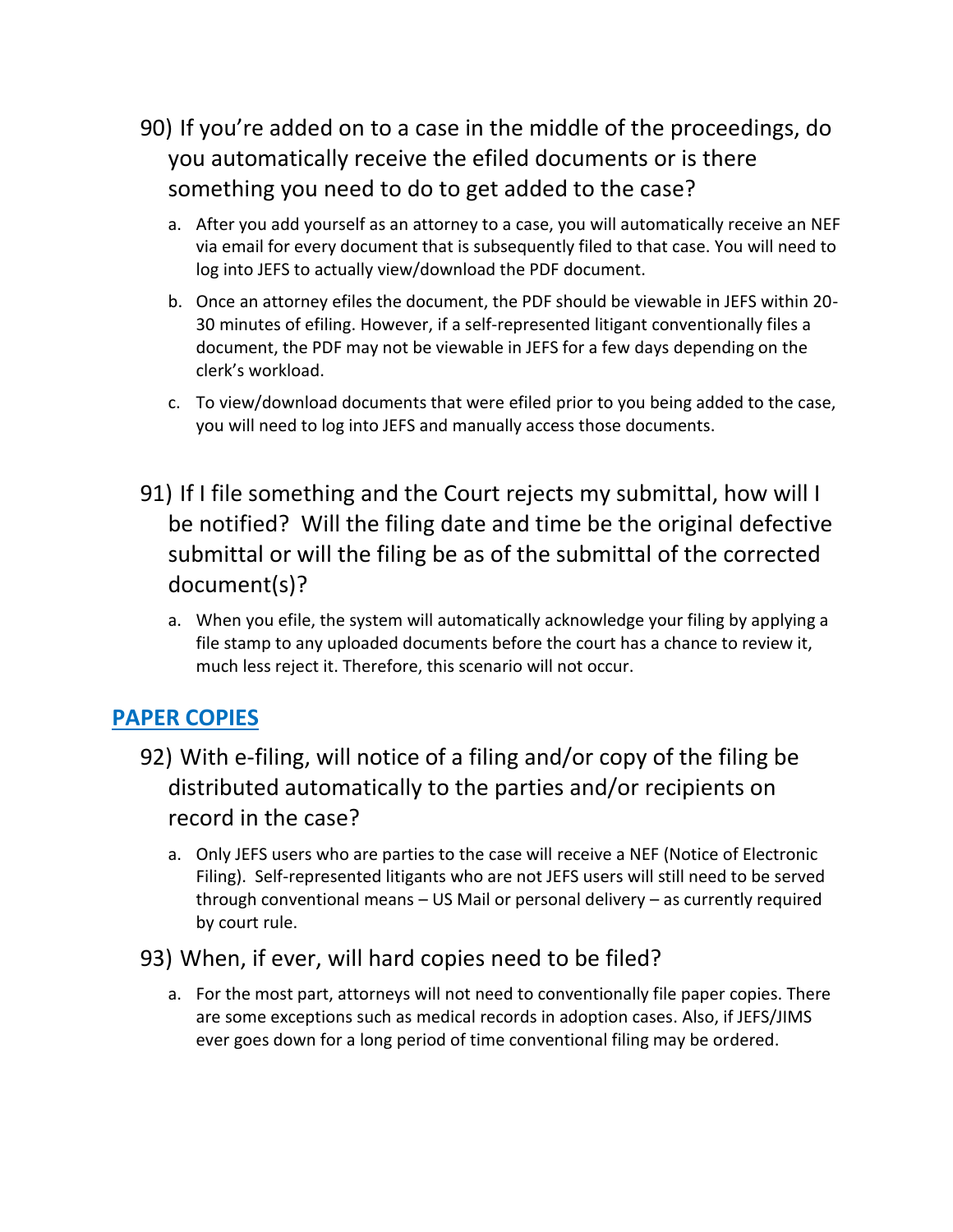### 94) Does this electronic filing system apply to all circuits?

a. Yes, electronic filing applies to all Family Court civil cases statewide.

### **HEARING DATES**

#### 95) How do we obtain hearing dates?

- a. In divorce and civil union cases filed in the First Circuit, the JEFS user requesting a hearing will e-file a motion and separately e-file a Proposed Scheduling Order/Notice of Hearing as a supporting document.
- b. Motions requiring hearing dates should be e-filed using the "Motion" / "Motion For \_\_\_\_\_\_\_\_\_\_\_" document category/type or a more specific document description
- c. Proposed Scheduling Orders/Notices of Hearing filed with motions should be e-filed using the "Order"/"Proposed Order The " document category/type.
- d. The court clerk will e-file a scheduling order and schedule the event in JIMS. The filing party must conventionally serve self-represented parties who are not JEFS users.
- e. For Third Circuit Cases, hearing dates may be obtained for Hilo cases by emailing their request to: hilofc01.3cc@courts.hawaii.gov for hearings before Judge Darien Nagata; or hilofc02.3cc@courts.hawaii.gov for hearing dates before Judge Jeffrey Ng. Hearing dates may be obtained for Kona cases by emailing their request to: KonaFC.3CC@courts.hawaii.gov. In the alternative, JEFS users may e-file their motion; then separately file a Proposed Notice of Hearing. After the hearing date is scheduled, the court will efile the Notice of Hearing.
- f. For Fifth Circuit, attorneys may obtain a hearing date by sending an email to: Courtroom 1: Courtroom1.5CC@courts.hawaii.gov Courtroom 3: Courtroom3.5CC@courts.hawaii.gov Please refer to Fifth Circuit's upcoming JEFS User Guide for further guidance.

### **ORDERS**

- 96) Do attorneys submit proposed orders by delivering them to the Judge's chambers or will the judges be given an email address?
	- a. Neither. Attorneys are to efile proposed orders, judgments and decrees in JEFS with a cover sheet as the first page. For disputed orders, the party shall efile a Notice of Submission with the proposed order attached.
	- b. Judges will modify the documents as needed, and either apply their /s/ signature or wet sign the documents. Court employees shall eFile the final, signed orders/judgments/decrees in JIMS. The party who prepared the order shall be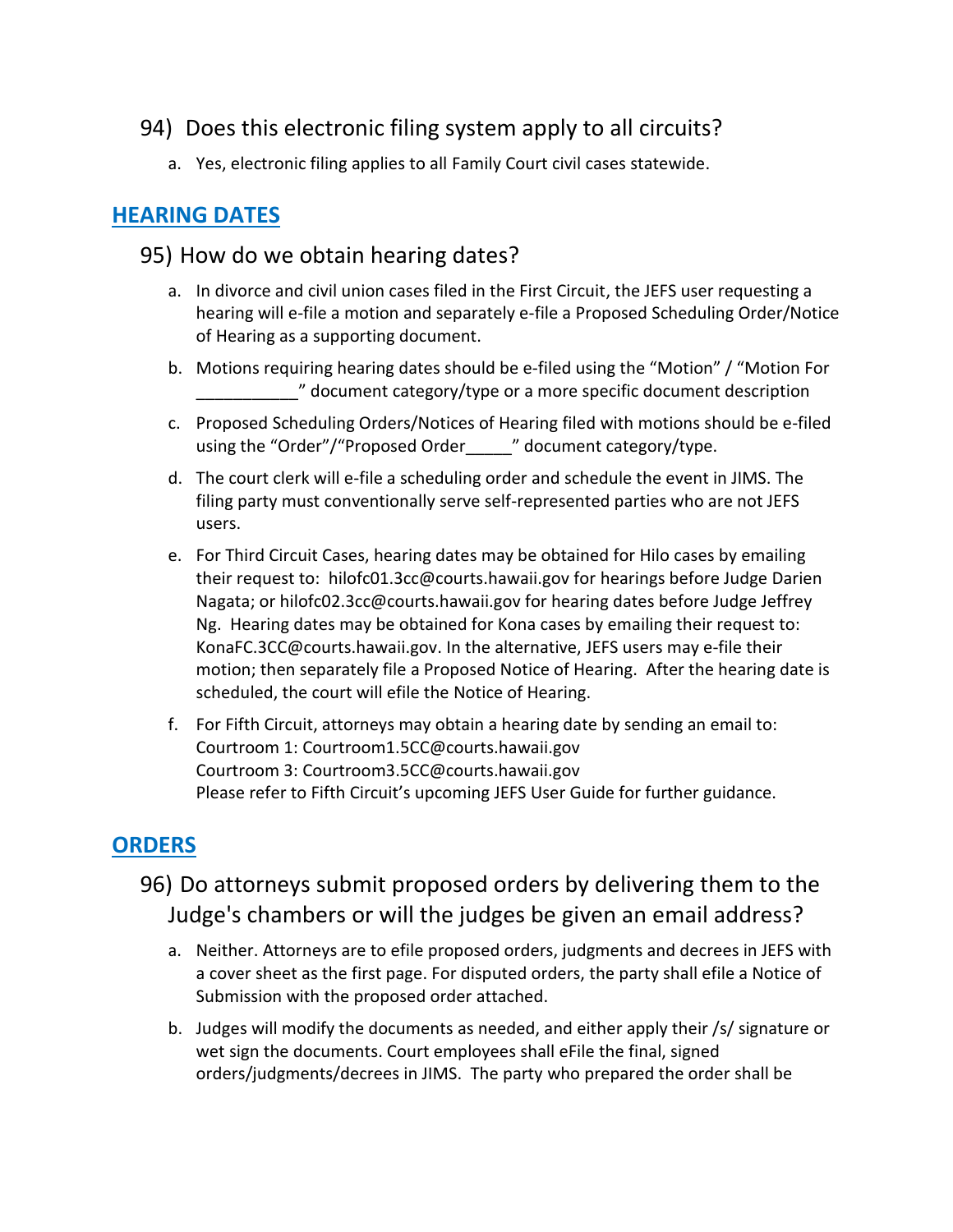responsible for serving a copy of the eFiled order/judgment/decree to selfrepresented litigants.

- c. Upon request, attorneys shall provide the court with a word processing version of the proposed document (Note: This should only be necessary if extensive editing of the proposed document is required).
- 97) For orders signed by judges, who will be uploading it to JEFS?
	- a. Court employees shall efile the final, signed orders/judgments/decrees into JIMS, but the party who prepared the order shall be responsible for conventionally serving a copy of the efiled order/judgment/decree to any self-represented litigant.
- 98) How specifically are we supposed to submit proposed HFCR 58 orders that in the past other attorneys would sign? Am I supposed to mark an /s/ for another attorney? Same thing with stipulations?
	- a. Per [Hawaii Electronic Filing and Service Rule 5.1,](http://www.courts.state.hi.us/docs/court_rules/rules/hefsr.htm#Rule_5) lawyers shall be required to use "/s/" signatures in orders and judgments that are presented to the court for execution. A document that is required by Rule 23 of the Rules of the Circuit Courts of the State of Hawaii to be approved as to form should be circulated to all other lawyers and parties in the case for review and approval as to form. Documents may be circulated by email, conventional mail, or hand delivery for approval by JEFS users. If there is a non-JEFS user party, the document should be wet signed by that party.

# **PARTY AND ATTORNEY ADDITION/REMOVAL FROM CASE**

- 99) Can you add an attorney to the case who has not signed up on JEFS?
	- a. Attorneys should not add other attorneys representing other parties to a case in JEFS, regardless if the other attorney is signed up for JEFS or not. Once conventional service occurs, the other attorney will add themselves as a party to the case in JEFS.
- 100) So, if the initiating attorney did not know that I was the attorney for the other side - I will be able to enter my information as the attorney right?
	- a. JEFS Users should not add attorneys representing other parties to a case. You can add yourself to a case as long as the case is not confidential. Search for the case number and add yourself via Submit Filing on Existing Case. If a case is confidential, you will need to contact the court to have them add you to the case. You should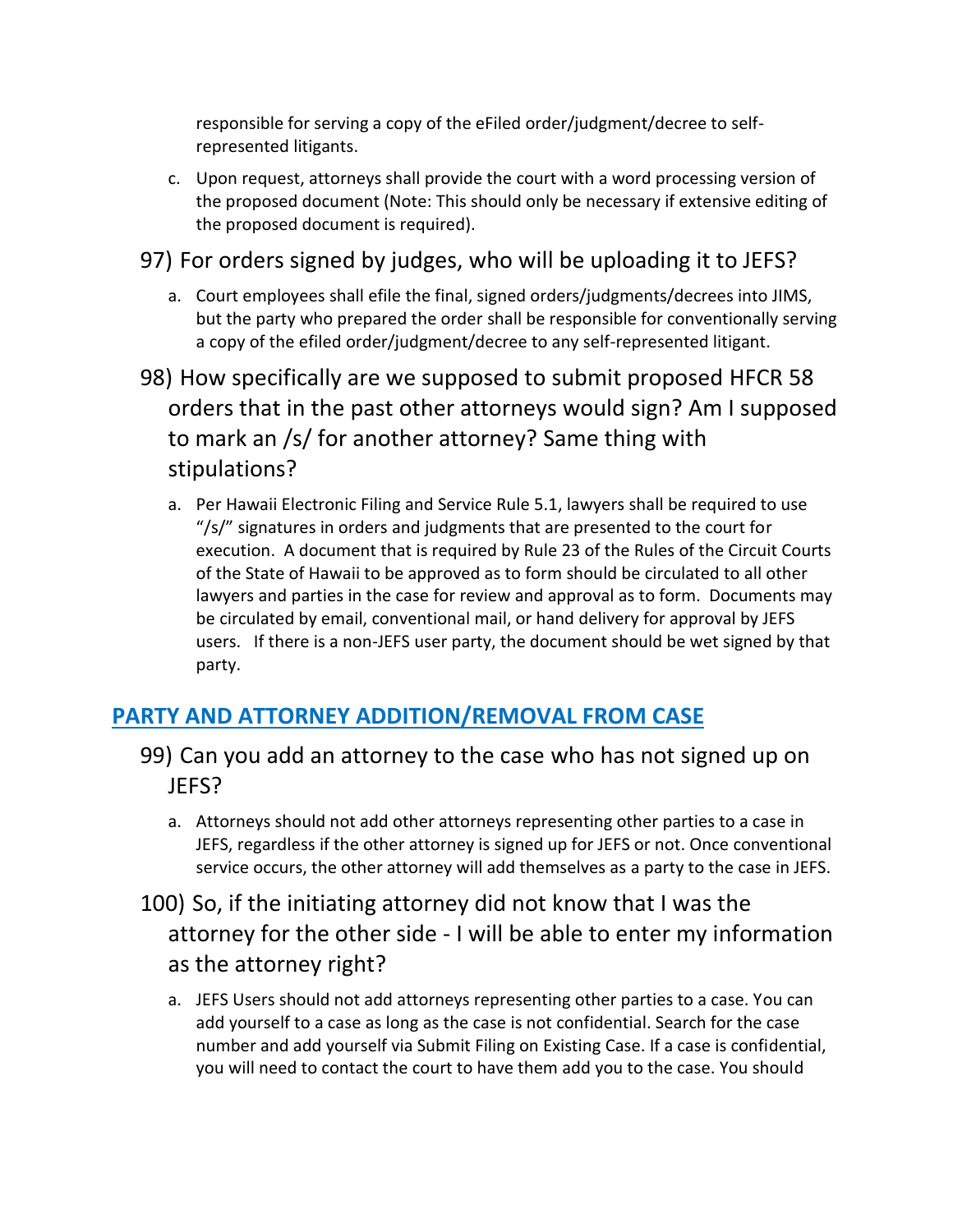know that attorneys may not remove themselves from a case and must contact the court to do so.

### 101) If the information for my client is incorrect, can I correct it?

a. Editing party information requires court staff intervention.

### 102) How does an attorney get removed from a case?

- a. Only the court can remove or end date an attorney or party from a case. The authorization required and removal process is dependent on the status of the case. Please refer to the JEFS User Guide and HFCR 87.
- 103) Will the attorneys automatically be end dated 30 days after the entry of the final judgment?
	- a. There is no automation in the system in regards to attorneys being end dated on a case. If the case is terminated, per HFCR Rule 87(a), an attorney should e-file a Notice of Withdrawal at the conclusion of the case. Appropriate court staff are authorized to end date an attorney from these cases.

### 104) If the court allows an attorney to withdraw as the attorney for a party - how do we remove ourselves as the attorney?

- a. After the court approves the withdrawal of an attorney from a case, the court staff will be responsible for end dating the attorney on the case so he/she no longer receives NEFs on that case. If a JEFS user believes they are incorrectly receiving NEFs in a case, they should contact the court.
- 105) What do we do when a party has multiple user IDs? Are there any automated system checks to prevent the creation of duplicative Party IDs? And is there any way to request reconciliation of multiple party IDs for a singular party?
	- a. Currently you may select an existing ID or create a new one if you are not sure that the ID matches your client. There are no automated system checks to prevent the creation of multiple Party IDs for the same person. You may request that the court consider merging party IDs, but the court may not grant such a request due to the research required and risk of introducing misidentification into court records.
- 106) For ACT cases we have to notify other interested parties (i.e. mother, father, adult siblings and/or adult children). Does this mean these people are added to the case as interested parties?
	- a. Currently in Assisted Community Treatment cases, the interested parties listed in your question are not typically added to the case. This would not change with JIMS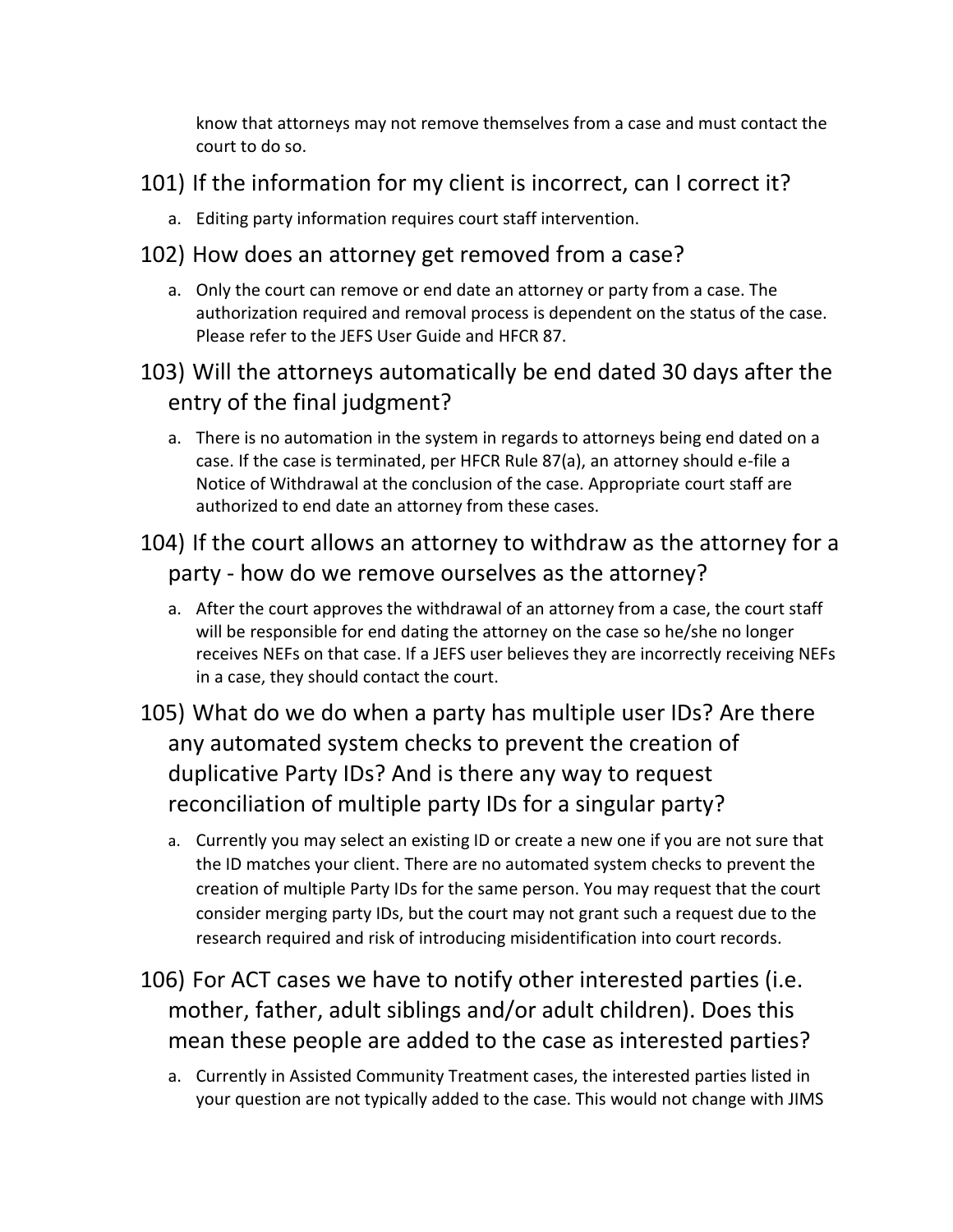Family Civil. If you have any questions regarding a specific situation with a potential party, please contact the court.

- 107) Can a paralegal with a user name be attached to a case so they get notifications on their assigned cases?
	- a. Ideally, only parties on the case will be added to the case. NEFS will be sent to the attorneys on the case at their primary e-mail address and to their secondary email address.

### **COURT FORMS**

- 108) Have the existing family court forms been modified to reflect changes from the efiling system and rules? If not, is this ongoing and when will we see new forms?
	- a. Forms are in the process of being updated. While we anticipate this work will be completed prior to the launch of JIMS Family Civil on April 25, we do not have a firm date on when they will be ready.
	- b. For Third Circuit, updates to the existing family court forms is in process. As they become available, they will be uploaded to the Judiciary website. In the event that the form has not been updated prior to the launch of JIMS Family Civil on April 25, a "Cover Sheet" will be available for use by JEFS users.

#### 109) When is a cover sheet required?

- a. All proposed orders/judgments and/or documents requiring the judge's signature should be filed with the first page of the document being a cover sheet and titled as "proposed", regardless of where/what page the judge's signature appears. For example, if submitting a Motion to Set Order, the first page of the document would be titled "Proposed Motion to Set Order" and the next page of the document would be titled "Motion to Set Order."
- b. For orders submitted with the ex parte motion, the order should be filed separately from the ex parte motion. The ex parte motion would be the first document filed and the order would be the second document to file. The first page of the order is the cover sheet which would be entitled "Proposed Order re Ex Parte Motion ..." By filing the motion and order separately in this manner, it will allow the judge to extract the order for signature then filing the order with a file stamped date reflecting when Judge signed the order. Please note that the first page of any document which will be filed should have at least a 3-inch top margin or a 3-inch by 3-inch in the top right corner to accommodate the electronic JIMS filing stamp and there should be a 1.5 inch margin left blank on the bottom of the page to allow for the certification of any document.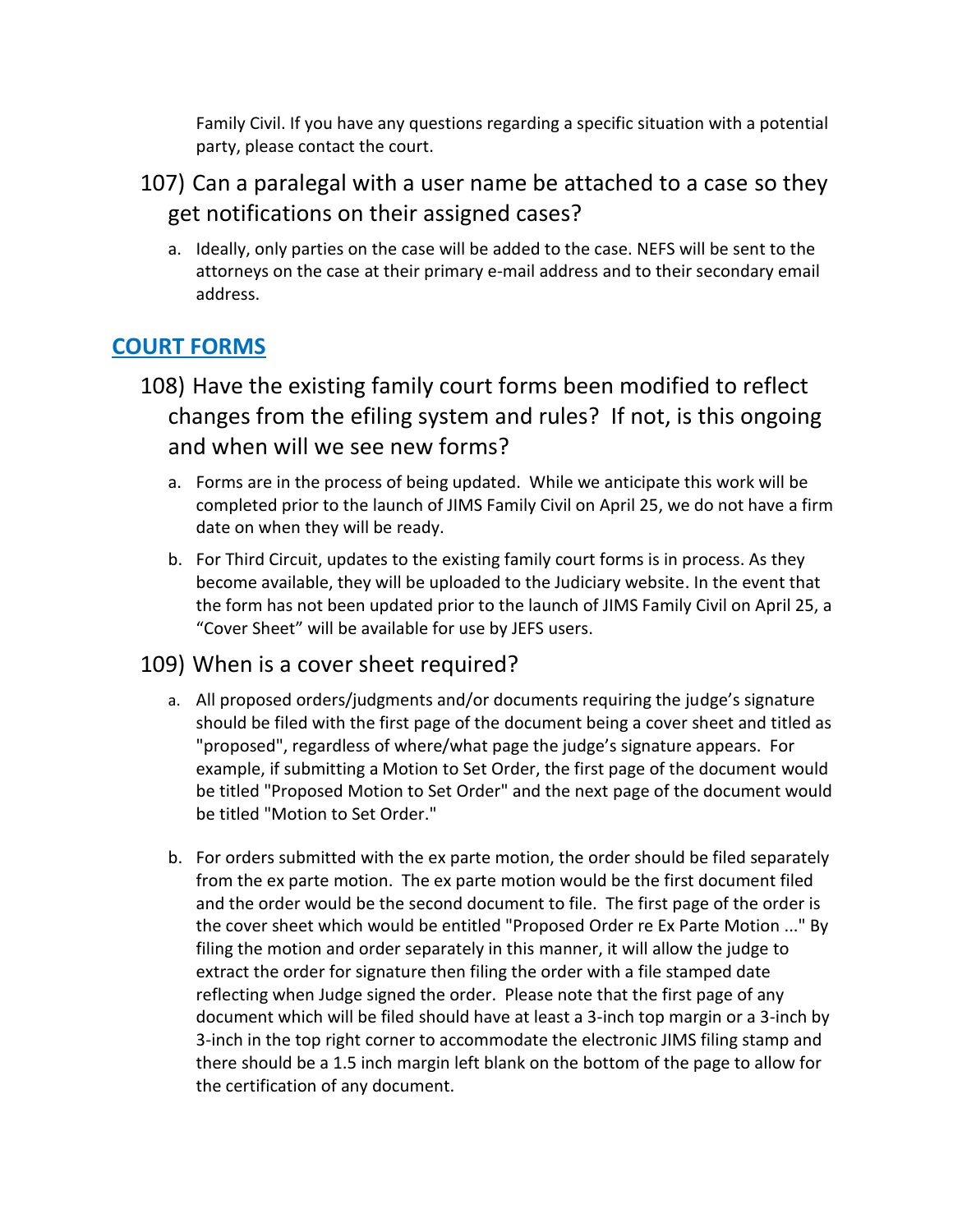- c. For Second Circuit cases, please refer to the Second Circuit Judiciary Electronic Filing System User Guide, Ex-Parte Motion Procedure.
- d. For Third Circuit cases, please refer to the Judiciary Electronic Filing System User Guide for Family Court Civil Cases in the Third Circuit for the Ex Parte Motion procedures.

### **GENERAL QUESTIONS**

- 110) When we upload the documents do we upload each document separately - for example - one document would be complaint and summons; the next one would be the MAI or can we upload all documents together?
	- a. Generally speaking, documents should be filed separately with a lead document as appropriate. Please refer to the JEFS User Guide for more information, or contact the court.

### 111) Can searches be made online to see if a person has been involved in other court cases?

a. Full and partial name searches can be done in eCourt Kokua, but they may not be complete for a variety of reasons (e.g., the case is confidential, the person has changed their name). Also, because specific, personal information (e.g., date of birth) is not available in this publicly available interface, it may be difficult to confirm the identity of a person involved in a case if there are multiple people who share the same name.

# 112) Does the JIMS/JEFS system negate the need for a certificate of service or sending a copy to opposing counsel?

a. Yes, because all attorneys are JEFS users and will receive Notices of Electronic Filing (NEFs). If any party is not a JEFS user, a Certificate of Service would be required for those parties.

### 113) What are special characters? Can I copy and paste text into JEFS from Word or Wordperfect?

- a. Do not use special characters in JEFS. Special characters are those characters which do not have a dedicated key on the keyboard (e.g., section symbol "§").
- b. Do not copy and paste text from Word or Wordperfect into the Document Name, Case Title or Extended Case Title fields in JEFS. Although not visible from JEFS, special characters are created when using cut and paste from Word or Wordperfect which will result in an error that will prevent the user from opening the pdf after the case is submitted.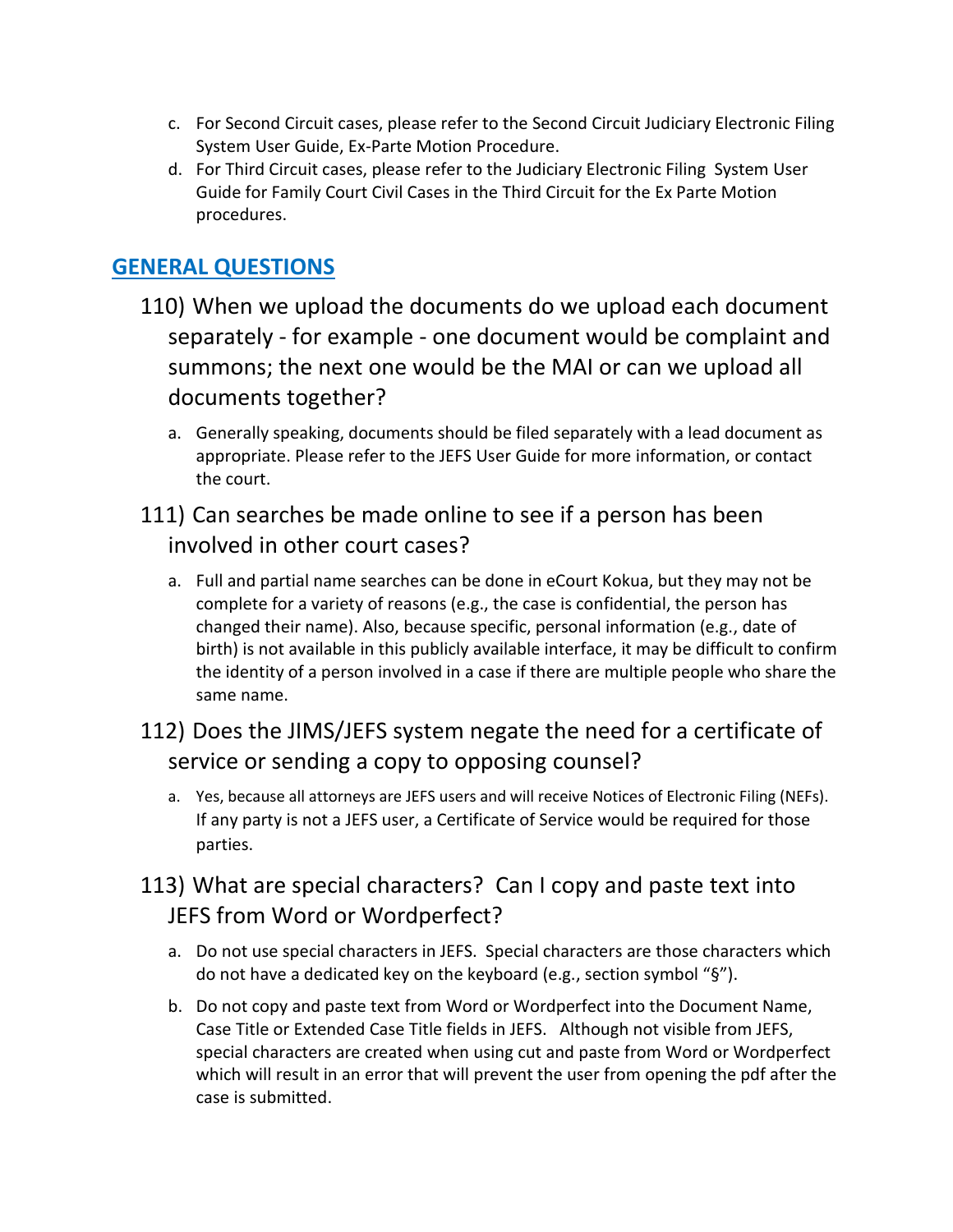You may copy and paste text using Notepad which is a simple text editor in Windows. However, in Notepad you will need to be on the lookout for apostrophes, double quotes and okinas. Notice how the single quote, double quote and okina appear as a straight line, no curvature. If these do not appear as shown below, retype these characters in Notepad before copying and pasting your text into JEFS.

Apostrophe (') Double quote (") Okina (`)

c. If you attempt to type a special character in the Document Name, Case Title or Extended Case Title, the special characters will be removed and replaced with a blank space.

### 114) What is the Case ID format when entering my Case ID in JIMS?

- a. The format to use when looking up cases in JEFS/eCourt Kokua for cases initiated after April 25, 2022, through JEFS/eCourt Kokua is: "1FDV-22-100" where "1" stands for First Circuit; "FDV" represents the divorce case type; "22" represents the year 2022 for the year of filing; and "100" refers to the case number. For cases initiated prior to April 25, 2022, the cases are formatted differently and a guide to searching for these cases is available on the Judiciary's [eCourt Kokua web page.](https://www.courts.state.hi.us/legal_references/records/jims_system_availability)
- 115) Are the attorneys able to reopen a case? For example, to file a motion for post decree in an old case?
	- a. Attorneys may file on any Family Civil case regardless of its age or status in JEFS as long as you have the case ID. The filing will not automatically re-open the case, but Court staff will receive the filing and take appropriate action.

#### 116) Will BIFFs and GALs be able to file their reports in JEFS?

a. If the Best Interest Fact Finders (BIFFs) and Guardian Ad Litem (GALs) filers are not attorneys, they will not be able to use JEFS to e-file documents and should continue to file their documents conventionally.

### 117) After the removal of the drop box how are we to submit motions in an FC-S?

a. These documents should be dropped off on the second floor at the Judicial Services Client Branch.